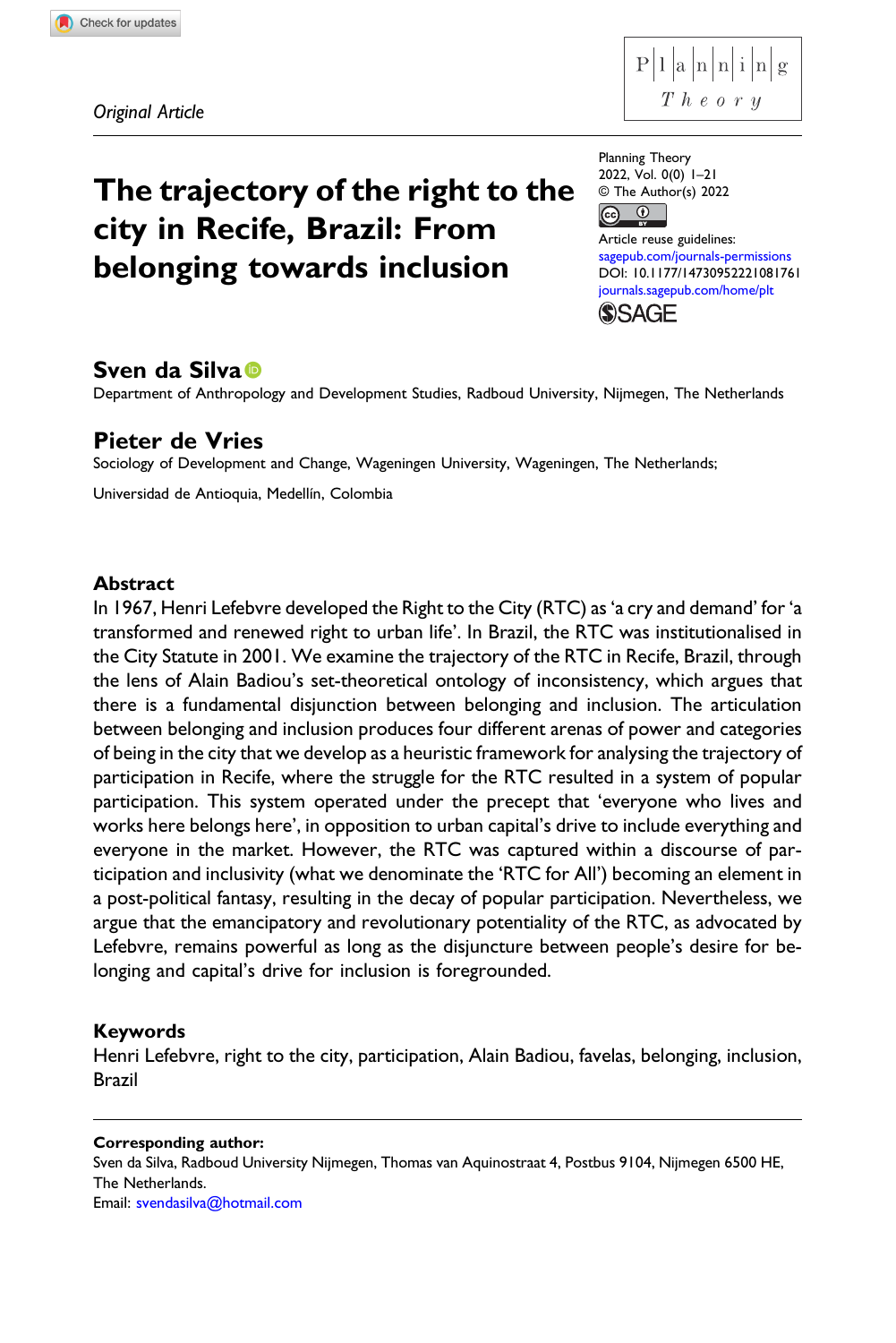# Introduction

A year before the May 68 Event in Paris, Henri Lefebvre coined the Right To the City (hereafter RTC) as a 'cry and demand' for 'a transformed and renewed right to urban life' [\(Lefebvre, 1996 \[1967\]](#page-18-0): 158). The RTC was for him a political principle that expressed the desire to belong in the city, which encompassed, amongst other claims, the right of inhabitants to participate in and enjoy the creation of urban life. This was nothing short of imagining a communist society in which use-value is tied to belonging and the sovereignty of working people, as against the capitalist fantasy of the competitive city animated by the drive to include everything and everyone into the rule of the market to produce surplus value. The RTC was developed by Lefebvre as a signifier for revolutionary change, what Badiou years later would characterise as the Idea of Communism [\(Badiou](#page-17-0) [and Engelmann, 2015\)](#page-17-0), which they both shared with other academic activists who were inspired by the great historical revolutionary upheavals.

Our aim in this article is to establish a dialogue between Lefebvre and Alain Badiou, exploring how Lefebvre's theorisation of the RTC as a praxis of urban life can be complemented by Badiou's critique of the state, capital, and electoral politics (2005 (1988); 2008). Lefebvre and Badiou shared a commitment to the emancipatory spirit of the 1968 social upheavals and both critiqued the failure of the parliamentarian left to relate with the revolutionary potentiality of these disruptions. Both theorised the possibility for radical change; Lefebvre by theorising the Moment that would redeem the city of its capture by capital and the state, and Badiou through fidelity to the revolutionary Event. Although Badiou never engaged with urban planning and development, we contend that his philosophical work is highly relevant for the analysis of the spatial production of inclusion and exclusion ([De Vries, 2016a\)](#page-17-1).

A key argument in this article is that Badiou's insistence in the disjuncture between belonging (as the realm of the people) and inclusion (as the domain of state and capital) serves to recapture the revolutionary intent of Lefebvre's Idea of the Right to the City as 'neither a natural right nor a contractual one'' ([Lefebvre, 1996b \[1973\]:](#page-18-1) 194). This goes against the instrumentalisation of the RTC in policy circles as a slogan for governance purposes [\(Mayer, 2003;](#page-19-0) [Brenner et al., 2009](#page-17-2)). The RTC has, since the 1990s, become an element in a discourse of inclusivity for all aimed at finding common ground for diverse and often contradictory struggles [\(Kuymulu, 2013](#page-18-2)). The RTC morphed into an empty signifier, as expressed in the interpretation of the RTC as'cities for all' in the shared vision of the 2016 New Urban Agenda (see point 11 in [UN-Habitat, 2017](#page-19-1)). As de Souza puts it, today the RTC simply means 'the right to a more "human" life in the context of the capitalist city and a "reformed" liberal representative democracy' ([De Souza, 2010:](#page-17-3) 315).

Belonging and inclusion are for Badiou two different ways of counting [\(Badiou, 2005](#page-17-4) [\[1988\]](#page-17-4)). Whereas the state aims at the inclusion of the poor in governmental structures through targeting, eligibility criteria, labelling (representing people as members of categories) the poor struggle to belong in the city (presenting people as individuals). This disjuncture between belonging and inclusion makes the situation incomplete, exposing 'the real' of a situation, its ineradicable incompleteness, its rootedness in antagonism [\(Roskamm, 2019\)](#page-19-2). By developing a heuristic framework based on this ontological disjuncture [\(Figure 1\)](#page-2-0),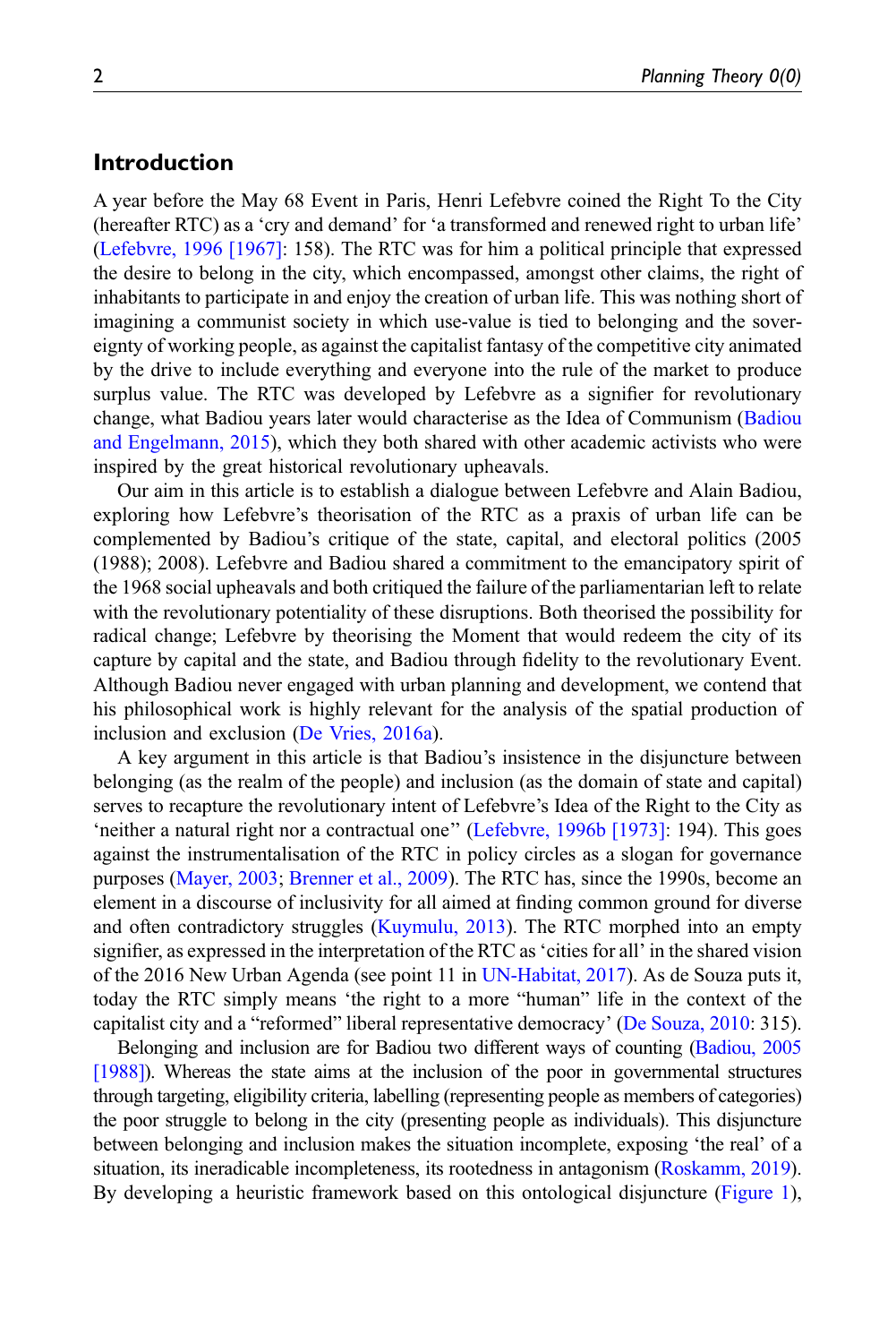

<span id="page-2-0"></span>**Figure 1.** Disjuncture between belonging and inclusion.

we shed light on how the disjunction between belonging and inclusion animates RTC struggles.

Brazil played a pioneering role in the deployment of the RTC banner as an instrument for urban reform ([Fernandes, 2007;](#page-18-3) [Friendly, 2013](#page-18-4)). In our empirical case<sup>[1](#page-16-0)</sup>, we analyse the trajectory of participatory planning in Recife as a good example of the institutionalisation of the RTC in Brazil. Recife is a city that played a pioneering role in deploying the idea of the RTC in popular struggles against the military dictatorship (1964–1985). It was the site of a strong popular movement grounded in the needs and aspirations of slum dwellers that struggled for the RTC through informal land occupations [\(Fortin, 2014](#page-18-5)). The popular movement lay at the root of the emergence, in 1987, of the PREZEIS (Plan for Regulating Special Zones of Social Interest), an internationally acclaimed participatory planning system designed to legalise and provide slums with infrastructure [\(Carrière, 2021](#page-17-5); [De](#page-17-6) [Souza, 2001](#page-17-6)). However, what began as a powerful democratic participatory process aiming at the transformation and renewal of urban life, degraded into an arena of competition between community leaders operating as brokers for politicians and real estate interests.

We show how the corruption of the participatory system ensued from the expansion of a range of inclusionary mechanisms deployed by capital and the state on different spatial scales. In the process, the RTC was captured within a discourse of participation and inclusivity for all, becoming an element in a post-political fantasy, far removed from the popular movement's struggle for belonging and the right to urban life. The result was the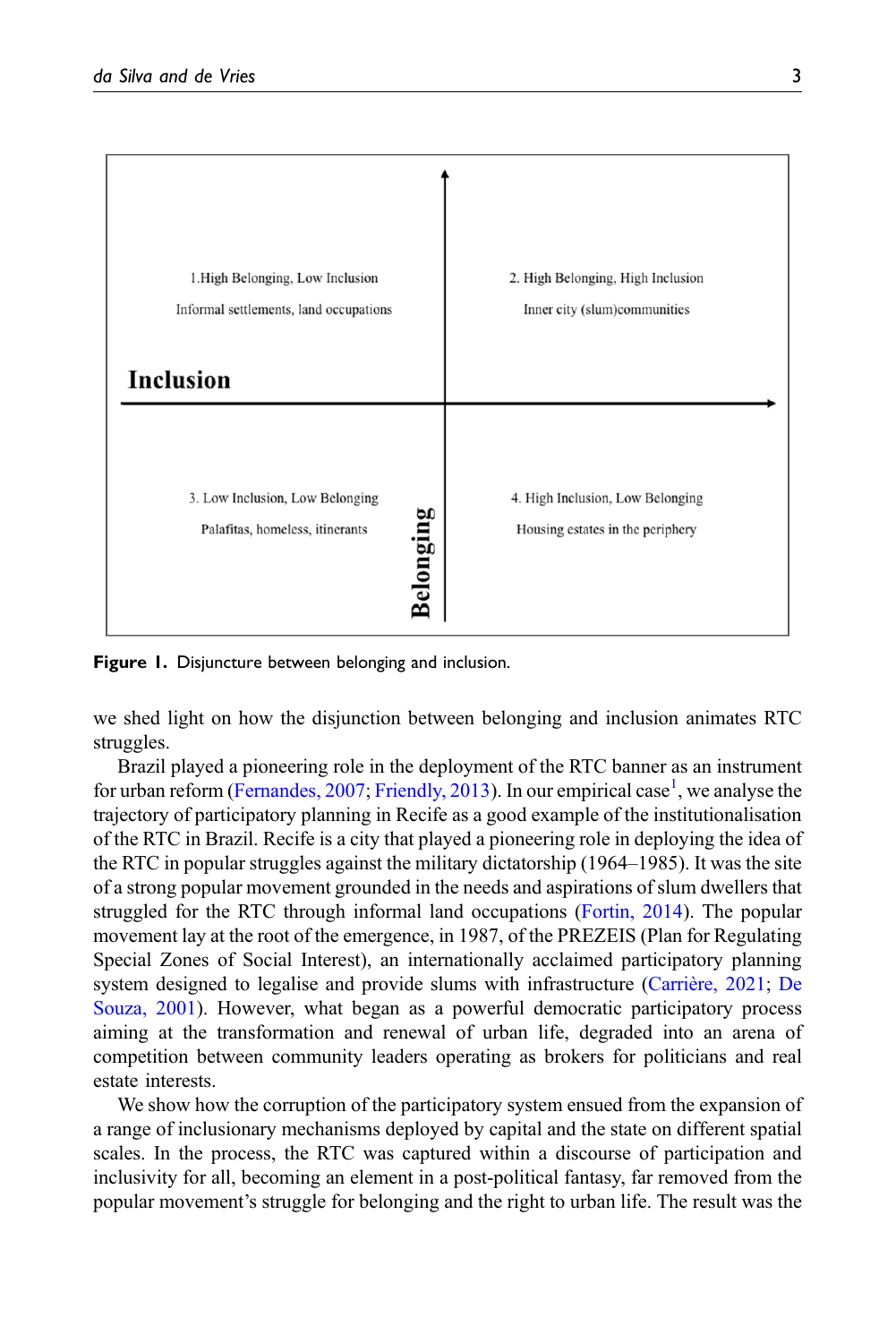subordination of participatory democracy to the electoral logic of representative democracy (in Badiou's terms 'the excess of representation over presentation'). In the process, the PREZEIS became an electoral market where community leaders compete for the favours of politicians and corporate interests based on their capacity to garner votes. This was indicative for the decay of the popular movement.

The excess of inclusion (representation) over belonging (presentation) manifests itself, in the eyes of the state, through the presence of a part that cannot be included. This, in Recife, was the case of the palafitas, houses on stilts in the water. Their location in rivers and waterways near mangrove vegetation gives them a special attraction, exemplifying the exoticism of Third World poverty besides iconic images of modernity, as illustrated in postcards of the city where palafitas are pictured next to highways and middle-class highrise buildings ([Koster and Nuijten, 2012:](#page-18-6) 179). With the ascendancy of a leftist neoliberal municipal regime in Recife during the administrations of the *Partido de Trabalhadores* (2000–2013), the palafitas came to be seen as a source of shame, symptomatic of the contradictions between the regime's discourse of inclusivity and its complicity with corporate aspirations to transform the city into a World-Class City. Consequently, the stilt houses stand for the ineradicable element that 'ungrounds' the city, for its inherent antagonism, as an inevitable by-product of re-development projects in a context of high precarity. The palafitas function as 'the stain' that stands for the impossibility of the RTC for All, because they expose a category of people that neither belong nor are included.

In the following section, we discuss the depoliticisation of the RTC after its institutionalisation in Brazil. Then, we build on Badiou's theorisation of the disjuncture between belonging and inclusion to elaborate a heuristic frame for the analysis of sociospatial struggles in the city. Thereafter, we use this framework to discuss the trajectory of participation in Recife and document how the shift from belonging towards inclusion led to the decay of the popular movement. In the conclusion, we reflect on how Badiou's philosophy of inconsistency can recapture Lefebvre's communist Idea of the Right of the City from its banalisation as a conciliatory slogan, emptied of its revolutionary potentiality.

# The right to the city in Brazil

A year after its appearance in France, Lefebvre's Droit a la Ville (Right to the City; Direito a Cidade) was available in Brazil [\(Machado, 2008](#page-18-7): 89). The book was an inspiration for sociologists, architects and lawyers who struggled against the military regime (1964– 1985). With the slogan 'The RTC for All', the Brazilian Urban Reform Movement [\(Romeiro et al., 2015](#page-19-3): 9) played a central role in the dissemination and institutionalisation of this concept and brought together diverse social actors who were critical about the use of the city as a source of profit and who promoted popular participation.

In 2001, the City Statute institutionalised the RTC in Brazil as the 'right to urban land, housing, environmental sanitation, urban infrastructure, transport and public services, work and leisure, for present and future generations' [\(Instituto Pólis, 2002\)](#page-18-8). The City Statute is a federal law regulating urban policy in the 1988 Constitution, hailed as a highly progressive instrument for promoting urban reform [\(Fernandes, 2007;](#page-18-3) [Friendly, 2013\)](#page-18-4).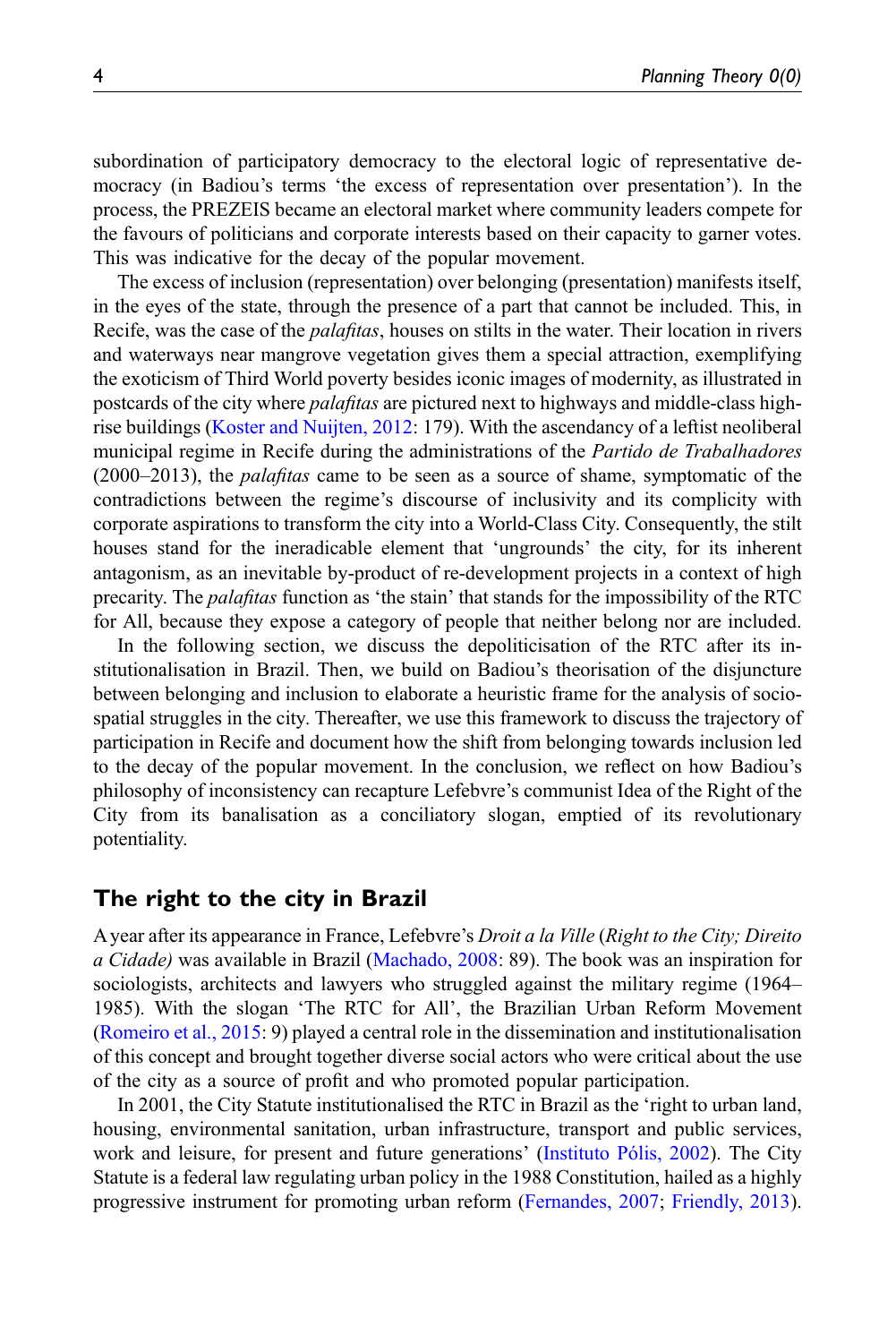The City Statute (1) defends claims for belonging to the city by prioritising the use-value of land and buildings over their exchange value and (2) ensures inclusion by promoting participatory governance. As Raquel [Rolnik \(2013](#page-19-4): 54) puts it: 'the entire process of formulation, approval, enforcement, and interpretation of the City Statute has been a history of disputes between different urban reform projects in the country, particularly between a rights-based approach of the urban reform movement and a market-driven competitive cities spatial regime paradigm'. Since the City Statute socialist mayors set out to design progressive policies in a neoliberal capitalist environment, adopting the trope of the 'inclusive city' as a compromise formation that enabled them to pursue social justice without antagonising private urban developers [\(Cary, 2007;](#page-17-7) [Melo, 2010\)](#page-19-5).

Presciently, two years before his death, in 1989, Henri Lefebvre published an essay in Le Monde in which he argued for the need to rethink the RTC [\(2014 \[1989\]\)](#page-18-9). Lefebvre's foreboding was that the revolutionary intent of the RTC would be diluted by its incorporation in a discourse of social reform and modernisation aimed at creating a city that is both inclusive and attractive for investors. The critical question posed by Lefebvre was whether we could still use the language of the RTC in a context where there is a marginalisation of inhabitants who share the use-value of the city in comparison to those trying to realise its exchange value [\(Kuymulu, 2013](#page-18-2)). In this essay, he summarised the RTC as 'nothing less than a revolutionary concept of citizenship' [\(Lefebvre, 2014 \[1989\]\)](#page-18-9), because citizenship for Lefebvre is not derived from a legal status gained from membership in a nation-state, but from the very idea of inhabiting the city ([Purcell, 2003](#page-19-6)).

This was precisely the fate of the RTC in Brazil where it was deprived of its revolutionary content ([Belda-Miquel et al., 2016;](#page-17-8) [De Souza, 2010\)](#page-17-3). To (re)emphasise the emancipatory political dimension of the RTC, the remainder of the article argues that Alain Badiou's critique of the state, capital, and electoral politics neatly complements Lefebvre's theorisation of the RTC as a praxis of urban life. At first sight, Lefebvre and Badiou have little in common. Lefebvre was highly critical of French structuralism while Badiou was deeply influenced by structuralist authors such as Althusser and Lacan. Yet, both elaborated their theories as a critique of the present; Lefebvre through his critique of everyday life, the commoditisation of the city, and the homogenisation and sanitisation of public space [\(Zieleniec, 2018\)](#page-19-7) and Badiou by critiquing 'the state of the situation' as the violence of the excess of inclusion over belonging (ibid 2005 (1988)). We now turn to this disjunction.

### Badiou's disjunction of belonging and inclusion

Belonging and inclusion are usually posited as two positive requirements in the struggle for the RTC: belonging expressing the phenomenological dimension of claims for place and inclusion as a strategy for countering the exclusionary effects of urban development interventions. The question then becomes whether belonging harnesses inclusion or vice versa; should inclusion target groups that belong to be more effective, or should belonging be promoted to facilitate inclusion? This continuous dialogue, we argue, reproduces an expert discourse about the possibilities and pitfalls of participation. Contrary to views that assume a natural compatibility and sequence between belonging and inclusion, we follow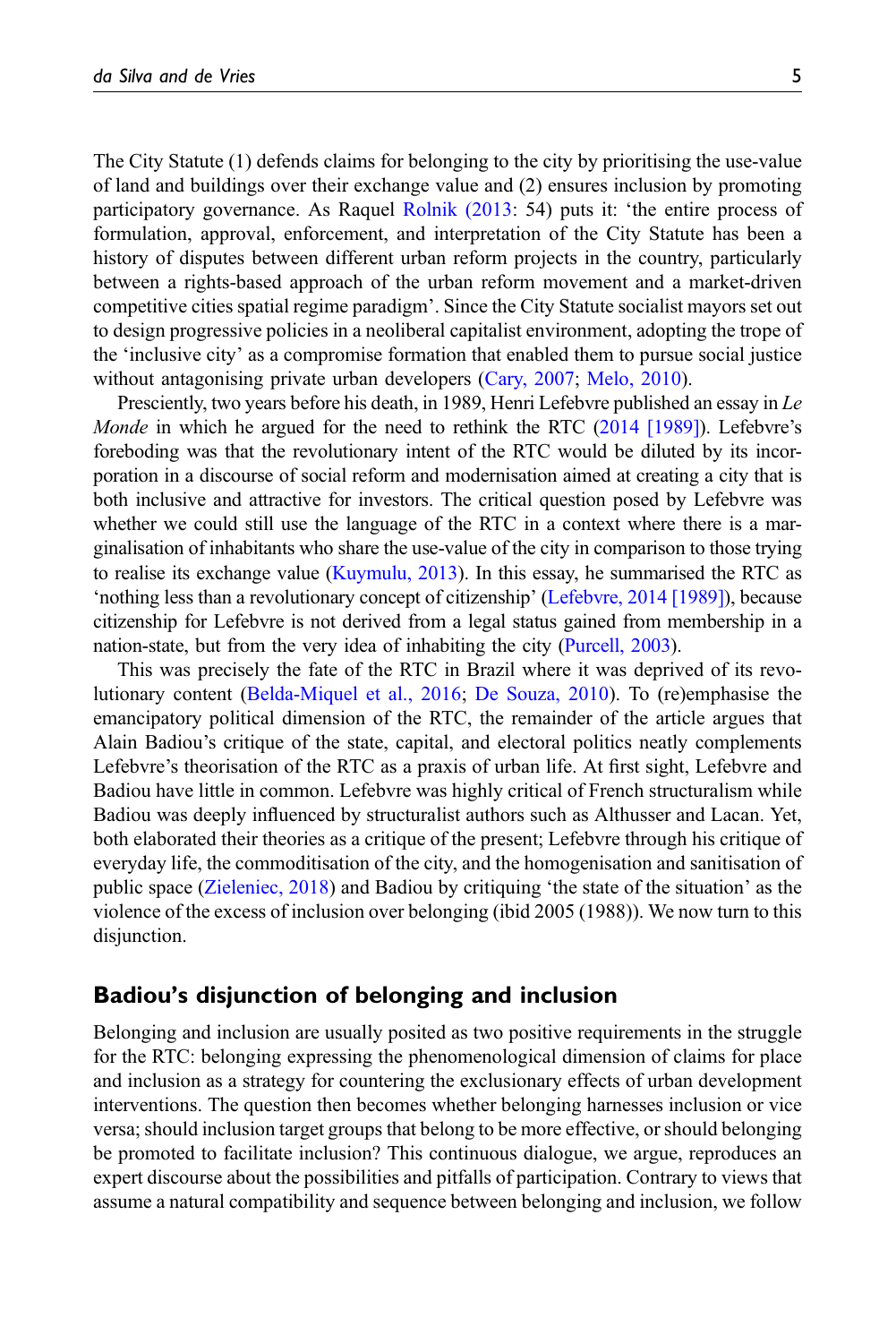Alain Badiou's subtractive ontology of inconsistency to argue that there is a fundamental contradiction between those terms, that they operate in different, disjunctive, dimensions that stand in an orthogonal relationship to each other.

Referring explicitly to the structure of the state, Alain [Badiou \(2005 \[1988\]\)](#page-17-4) makes a critical distinction between "the situation" and the "state of the situation". The situation presents individuals and counts them as belonging to a given site, whereas the "state of the situation" re-presents the same individuals as members of given categories and counts them as part of a governmental system. For Badiou, the state is not interested in individuals but rather aims to include them in governmental categories to rule over them (2005 [1988]). Whereas the state aims at the inclusion of the poor in governmental structures to maximise their productive power while minimising their mobility, the poor struggle for belonging, acting on the prescription that 'everyone who lives and works here belongs here' [\(Badiou and](#page-17-9)  $\overline{Z}$  $\overline{Z}$  $\overline{Z}$ i z[ek, 2009](#page-17-9): 36). Inclusion in his view is a way of producing consistency in an inconsistent world, and in doing so, it counts individuals in such a way that they fit within determined categories. Governmental inclusion per definition works selectively – through targeting, eligibility criteria, and labelling – and as such renders invisible individuals who belong but do not comply with the criteria. Consequently, people are not counted as individuals, but as parts, or members, of larger, problematic, categories to be dealt with in special ways (i.e. vulnerable groups at risk, the homeless, internally displaced people, etc.).

This is what Badiou calls the excess of inclusion over belonging, referring to forms of inclusion disconnected to people's actual experiences of, and desires for, belonging (2005 [1988]). Badiou insists that inclusion is always a kind of violence and that the excess of inclusion over belonging always brings forward an element that is surplus to the situation. This part that cannot be counted as a part of the whole – 'the part of no part' – functions as the site of a possible Truth-Event. In Recife, this was the case during the massive occupations in the 1970s during which the people confronted the dictatorship.

The disjuncture between belonging and inclusion expresses itself in spatial and political terms. Spatially through the resettling of subaltern populations in housing estates – often in the city's periphery – or simply, getting rid of them through violent evictions. In political terms, inclusion works through the creation of representative, electoral, mechanisms aimed at bolstering the legitimacy of the state. In Recife, this is the typical realm of patron-client relations in which politicians seek out individuals within the low-income communities for political canvassing in return for monetary support ([Koster and](#page-18-10) [De Vries, 2012\)](#page-18-10). Here, inclusion refers to the incorporation of individuals both as political representatives and as clients.

Contrary to electoral attempts that count votes rather than people, belonging gives priority to presentation – everyone belongs, everyone's voice counts. We argue that the difference between these two ways of counting exposes the city's antagonisms, its inherent inconsistency. In Recife, belonging expresses itself in spatial terms through the desire to become a community that is part of the city, while resisting governmental attempts to get rid of surfeit populations that cannot be accommodated in the slums. In political terms, belonging manifests itself in a popular movement that supports land occupations and fights against evictions, while engaging in participatory slum governance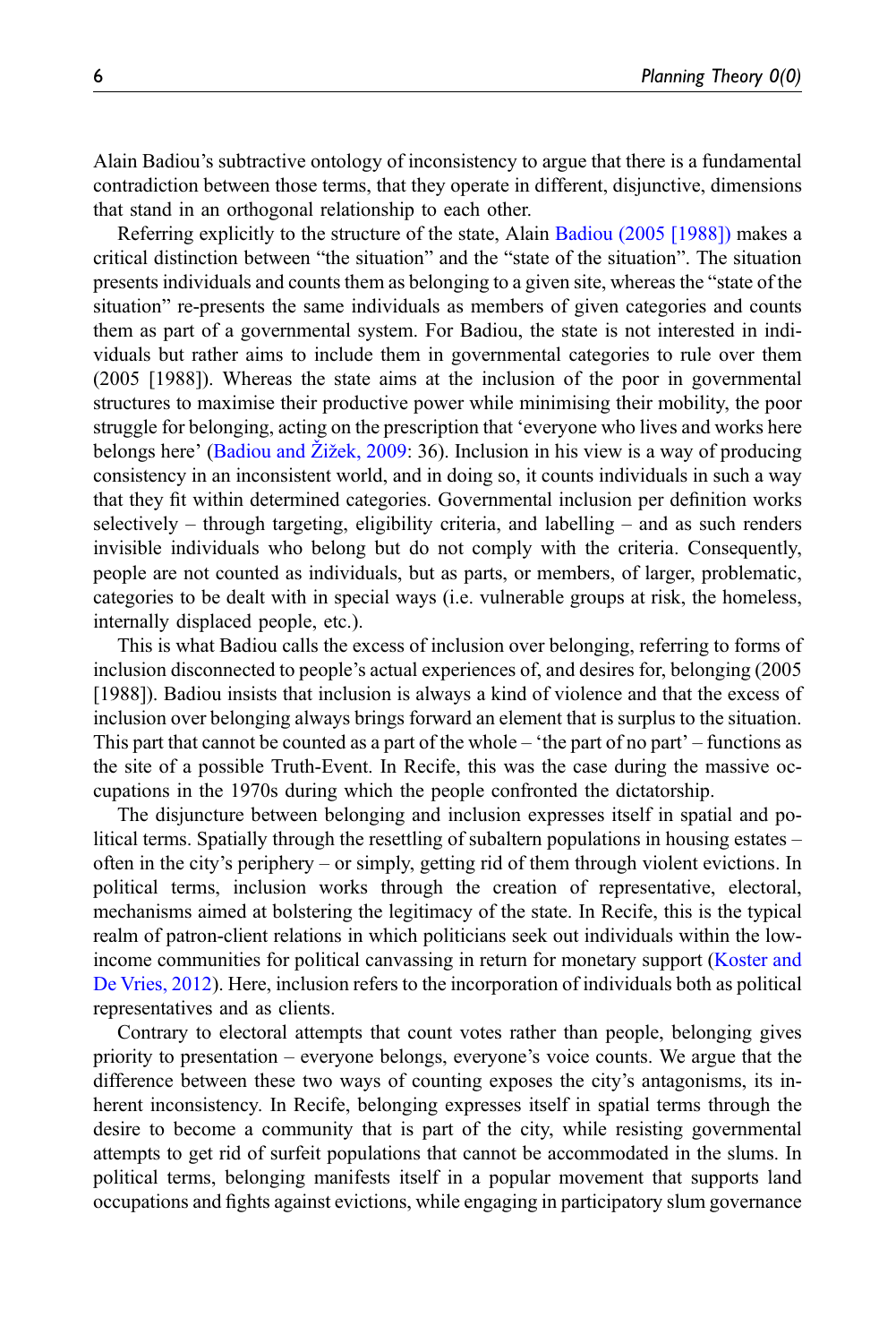and planning structures aimed to defend the right of the poor to inhabit the city centre. In short, the demand for the RTC is a desire for belonging and the preservation of use-value, while the drive of the market for inclusion is propelled by the insatiable need to make profits, converting the city into an object of accumulation [\(Harvey, 2003\)](#page-18-11).

In Recife, the articulation between belonging and inclusion produces four different arenas of power and categories of being in the city. These categories do not make up a model, yet they provide us with a heuristic framework ([Figure 1\)](#page-2-0) for analysing the trajectory of participation in Recife. The categories, that we summarise in figure one, are as follows:

- 1. High belonging, low inclusion: slum-communities where the popular movement is still strong with a high capacity to counter the drive of the market. Here the poor struggle for the RTC (popular sovereignty). Participatory structures operate as arenas of struggle between the popular movement and politicians who vie for the control of community leaders through patron-client relations.
- 2. High belonging, high inclusion: integrated communities in the inner city, where the market exercises a strong force to privatise land, in this way corrupting the PREZEIS. Here we see the decay of the popular movement in line with the fantasy of the RTC for All, leading to stealthy forms of resettlement and eviction. The result is the sidelining of the participatory system by opportunistic alliances between community leaders, politicians, and real estate interests.
- 3. High inclusion, low belonging: Violent forms of uprooting of populations. This is especially the case of relocations of evicted slum dwellers to housing estates in the periphery without organised forms of popular protest.
- 4. Low inclusion, low belonging: those who neither belong nor are included. This is about people on the move, on the edge of the void ([Badiou, 2005](#page-17-4) [1988]), living in stilt houses (*palafitas*) in the mangrove areas of the city, often undocumented itinerants, not included in the "state of the situation", and whose belonging to the city is put in doubt ([De Vries, 2016a\)](#page-17-1). This category constitutes the evental site in which the no-part claims the right to be part of the city, as manifested in the great occupations in Recife at the end of the 1970s.

As we argue next, participatory development, under the fantasy of the RTC for All, is a good example of Hillier and Gunder's argument [\(2005](#page-18-12)) that planning coalesces around empty signifiers deployed to cover over fundamental antagonisms. Often mentioned in a 'neutral' discourse of participation and inclusivity for all, the RTC has consequently become part of reformist urban planning by promising to manage the disjuncture between belonging and inclusion.

# The trajectory of participation and the right to the city in Recife

#### The military's takeover and the failure to evict the poor from the city

Recife, and the state of Pernambuco more generally, experienced high levels of political mobilisation in the 1940s and 1950s, starting with hygienist programmes against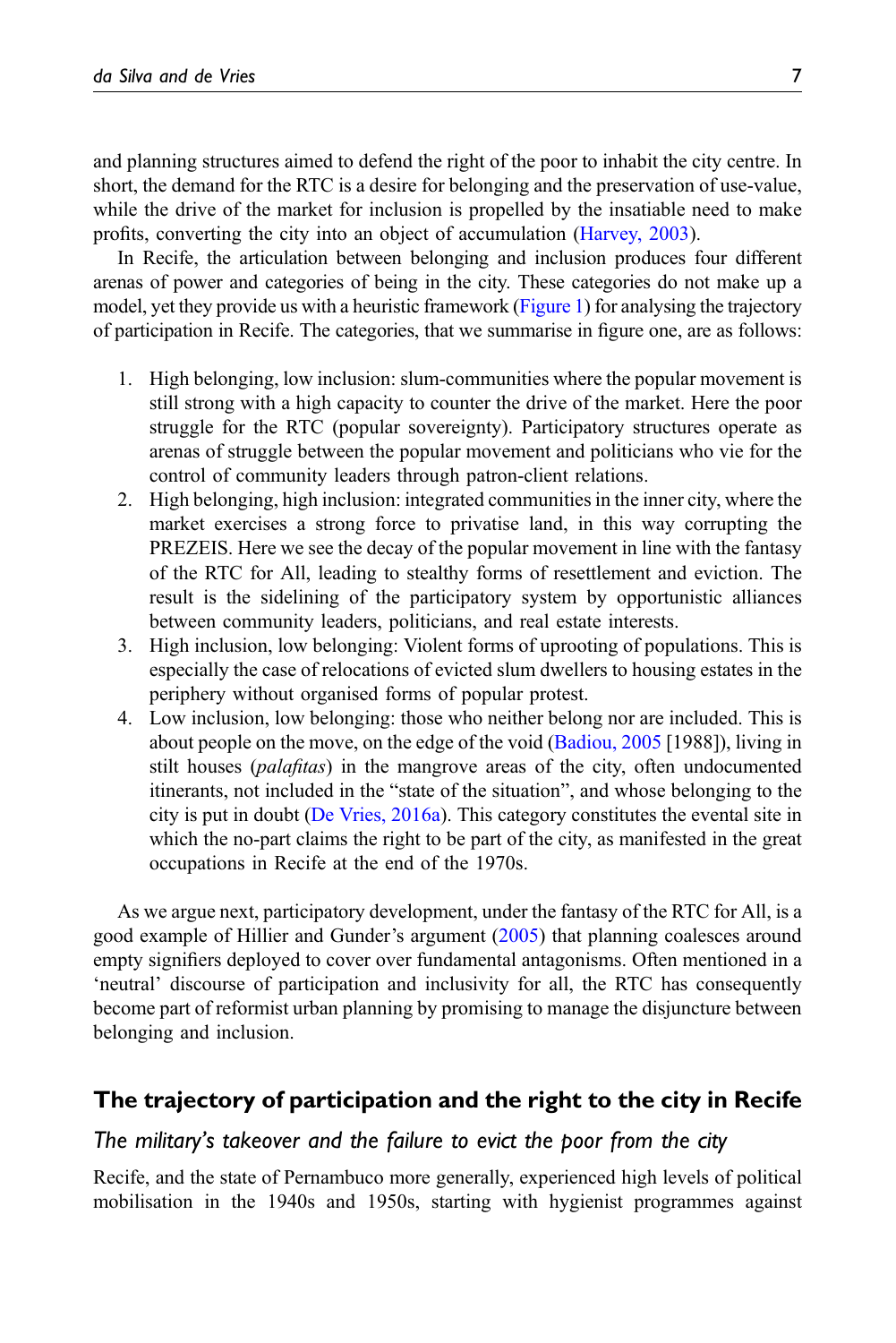'subnormal' dwellings [\(Pontual, 1999\)](#page-19-8). The society for the eradication of mocambos (shacks) promoted the eviction of large numbers of slum dwellers from the city, using a distinct language of shacks being the origin of contagious diseases, violence, and promiscuity. The violent expulsion of the poor was met by a strong working-class movement. Leftist mayors such as Pelopidas Silveira and Miguel Arraes enacted laws to facilitate access to housing to the working class ([De Moraes, 2019](#page-17-10)). A large number of resident associations (associações de moradores) were established, supported by the emergence of several Grassroots Ecclesial Communities of the progressive wing of the Catholic Church, inspired by Liberation Theology [\(Assies, 1991](#page-17-11)). The principle was very straightforward; everybody who lives here (with or without property titles) belongs.

However, in the 1960s, the CIA defined Recife as a possible area of leftist Castroist insurgency. After the military takeover of 1964, which installed a military regime that would last until 1985, the neighbourhood associations were targeted as instruments of communist insurgency [\(Fortin, 2014\)](#page-18-5). The military, however, failed to cleanse the city by resettling the poor to the periphery as part of metropolitan urban development projects that catered to the middle and upper classes.

Consequently, the Interamerican Development Bank and the World Bank, amongst others, decided to invest in institutional development in Recife, promoting participatory slum upgrading projects ([Koster and Nuijten, 2012](#page-18-6)). With World Bank funding a Postgraduate Centre for Urban Studies was created (the MDU) in 1974, which generated much knowledge about urban processes and participatory interventions and produced committed urban professionals [\(De Moraes 2019](#page-17-10)). This process was indicative of a shift from an authoritarian language of anti-insurgency towards one that supported the search for reformist solutions to urban struggles in the city. As we discuss next, during the military regime, the first participatory initiatives were set up to create community leaders attached to political parties originating from the military regime through patron-client relations.

#### The popular movement drafts a law to defend the right to the city of the poor

In 1979 the Archbishop of Olinda and Recife, Dom Hélder Câmara, founded the Justice and Peace Commission (CJP) to defend political prisoners and the rights of slum dwellers (favelados). In this context, the 1980s witnessed the re-emergence of a strong popular movement that fought for affordable housing. In contrast with the period before the dictatorship, neighbourhood associations did not play an important role in processes of popular mobilisation as they had been eradicated or coopted by the military government. After the government passed an amnesty law, the CJP reoriented its activity towards providing support to the popular movement that engaged in a swath of land occupations following major floods that left many people homeless ([Gallart, 2019:](#page-18-13) 61).

This was a struggle for the RTC from the side of belonging. It has been calculated that between 1978 and 1981 between 150 and 250 thousand people were involved in 80 new land occupations ([Assies, 1994](#page-17-12): 107). Many families rendered homeless due to the floods (quadrant 4, low inclusion, low belonging) took part in the land occupations (quadrant 1, low inclusion, high belonging). In addition, given the failure of industrialisation policies,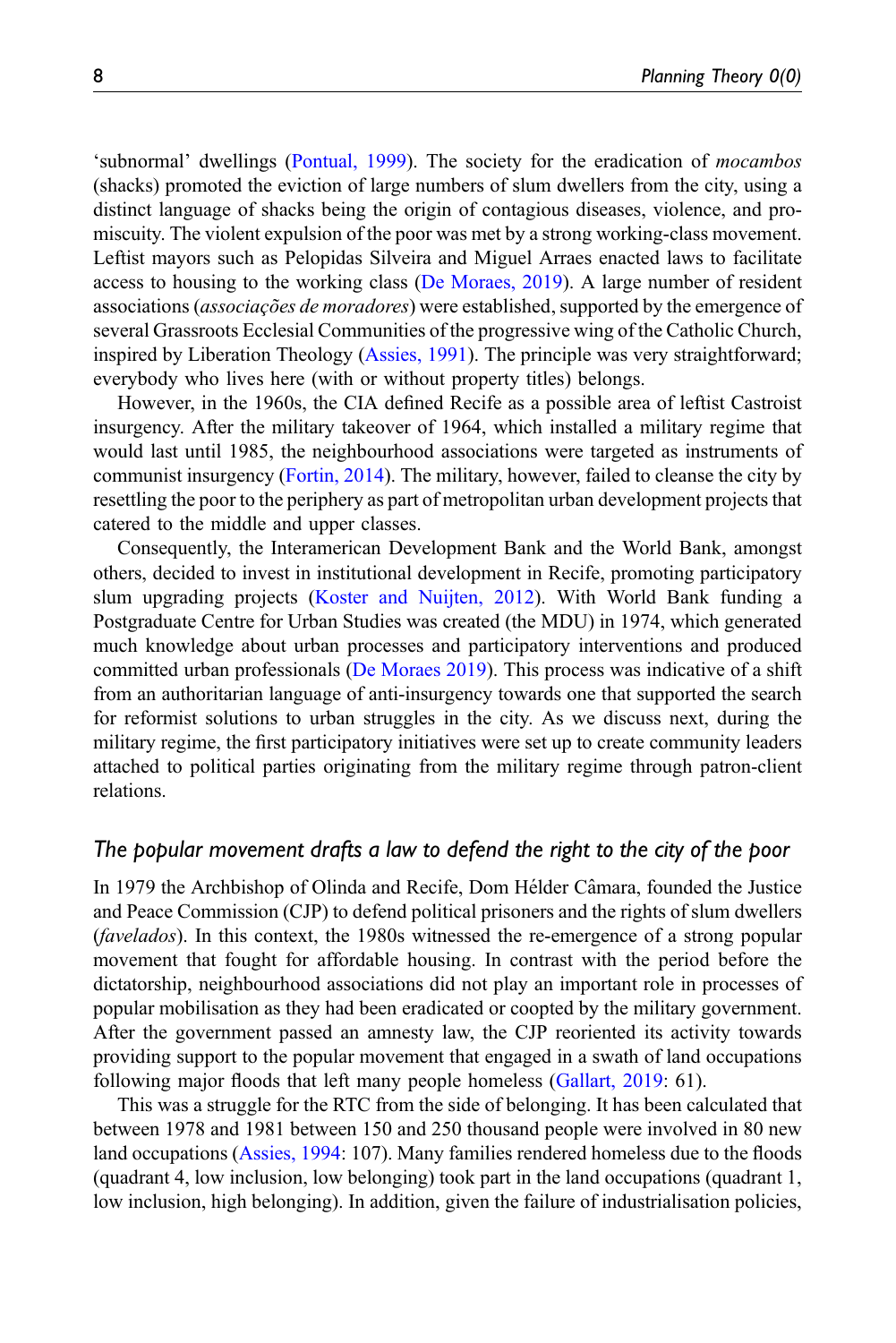people who were violently resettled to the periphery by the military regime returned to the inner-city land occupations. These massive land occupations at the time accord with a move from quadrant 3 (high inclusion, low belonging) to quadrant 1 (low inclusion, high belonging).

As we later argue these occupations provided the site of an event of a supernumerary category, that of the poor, the excluded, the part of no part, on the edge of the void. The popular movement desired the RTC and embodied popular sovereignty. The state reacted by creating a governmental apparatus of inclusion through slum upgrading programmes (quadrant 2) and resettling (quadrant 4).

Also, in 1979, the military National Renewal Alliance (ARENA) appointed the young ex-state treasurer Gustavo Krause as mayor of Recife (1979–1982). Krause convinced the military regime that evicting the poor was not a viable option. He set up Community Planning Nucleus (NPC) in poor neighbourhoods, popularly referred to as *barracões* (large shacks), that operated as field offices where residents could participate in decisionmaking concerning slum development projects. Krause also pledged that land titles would be granted to areas where 'communities are organised at the grassroots' ([Fortin, 2014\)](#page-18-5). This turned out to be a treacherous promise as it robbed the popular movement of its voice, the latter insisting on the fundamental disjunction between government promises of inclusion and the popular struggle for belonging.

In this way, Krause created an important network of community leaders, strongly attached to him and his party through patron-client relations. He thus took over the strategy of the left and started to encourage the phenomenon of community leadership. Rather than with resident associations, the municipality formed direct relations with community leaders, some organised within the popular movement and others as clients of rightist politicians. This was the start of a struggle for hegemony between the popular movement that relied on the educational work of activists attached to the CJP and the electoral strategies of (rightist) political parties well versed in the funnelling of governmental resources through patron-client relations. As acknowledged by various scholars, Krause's NPC was the start of urban participation in Recife, before the deployment of a formal participatory system by parties left of the centre [\(Leal, 2003;](#page-18-14) [Fernandes, 2004](#page-17-13); [Koster, 2019](#page-18-15)).

In 1983 a new zoning law (the Law on Land Use and Occupancy) divided the city into 27 Special Zones of Social Interest (ZEIS), in effect recognising the legal existence of slums (defined as subnormal housing areas). These were characterised as 'spontaneously existing and consolidated housing settlements, with special urban norms, in the social interest of promoting their legal regularisation and their integration into the urban structure' (LUOS,  $n^{\circ}$  14.511/1983). Yet, to regulate these 'special urban norms' in the ZEIS, legal professionals with close connections to the urban popular movement started to draft a law that would become known as the PREZEIS (Plan for Regulating Special Zones of Social Interest). The movement included community leaders, the Grassroots Ecclesial Communities, neighbourhood associations, students, NGOs such as the CJP, and urban planners. It was at this point that the RTC came to play a role in shaping urban policies.<sup>[2](#page-16-1)</sup>

In 1986, the first democratically elected mayor Jarbas Vasconcelos introduced the Municipality in the Neighbourhood Program (MNP), a precursor to the Participatory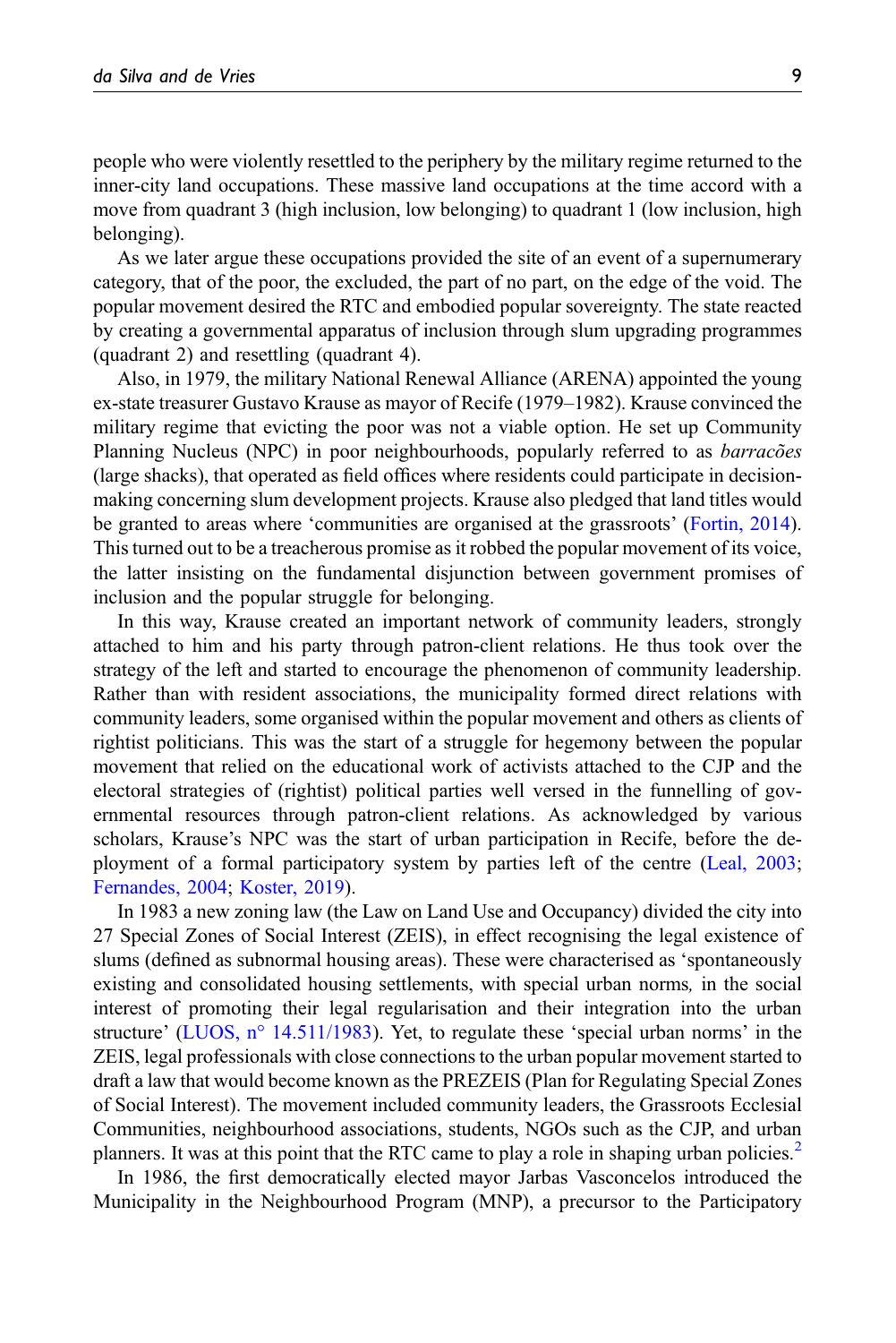Budgeting programme promoted by the Worker's Party later. The MNP was a decentralised urban development programme in which the mayor held office in low-income neighbourhoods on set days of the month. The programme aimed at creating a direct link between community leaders and the City Hall ([Montambeault, 2016:](#page-19-9) 143). More than a form of consultation, this was the start of a form of participatory planning in which the communities were invited to provide proposals for investments in infrastructure and services. The municipality visited the communities to inform them of how much money was available for them and the communities then debated what should be done with the resources. However, no independent funds were provided to the programme. Like Krause, Jarbas was known as an ambitious and highly competent politician in urban matters. However, unlike Krause, Jarbas coveted the support of civil society organisations connected to the urban popular movement in Recife.

During these years of democratic opening, the RTC became the banner for the struggle for belonging in land occupations. With the return of democracy, we see a stabilisation of the situation as described in quadrant 2 (high inclusion, high belonging). At the same time, the hegemonic struggle over the control of community leaders indexed the strength of popular sovereignty. Given the lack of housing in the inner city and the expansive drive of real estate capital, homelessness and dispossession (quadrant three; low inclusion, low belonging) remained a threat.

In terms of our heuristic framework, it can be stated that at this point the acknowledgement of the disjunction of belonging and inclusion in the political debate was high. While popular politicians like Krause and Jarbas were interested in including the poor through electoral politics and participatory governance there was a clear distinction between what we could call rightist and leftist populism, the latter drawing on the struggles of the popular movement for belonging. As a result, the ZEIS emerged as an arena of struggle between governmental inclusion (in tandem with real estate interests) and claims for popular sovereignty.

#### The institutionalisation of the plan for regulating special zones of social interest

In 1987 Jarbas Vasconcelos signed the PREZEIS that institutionalised the RTC of ZEIS residents. The most important principles concern (a) the prioritisation of the right to housing over that of ownership, (b) the prevention of real estate speculation and (c) limiting removals and resettlement to the minimum required" (PREZEIS,  $N^{\circ}$  14.947/ [1987\)](#page-19-10). This entails that relocations due to infrastructural development take place within the neighbourhood and that compensation in terms of housing is provided to evicted renters as much as to evicted proprietors. Also, in contrast to the Municipality in the Neighbourhood Program, the PREZEIS had an independent budget, the Special PREZEIS Fund. Each ZEIS would set up a Commission for Urbanisation and the Legalisation of Land Tenure (COMUL) responsible for titling and infrastructural improvement, with the support of civil society organisations. Community delegates were elected by residents (thus not only house owners but also renters) to take decisions around infrastructure and land legalisation issues. The COMUL delegates worked closely with civil society representatives, NGOs that had been part of the process of establishing the participatory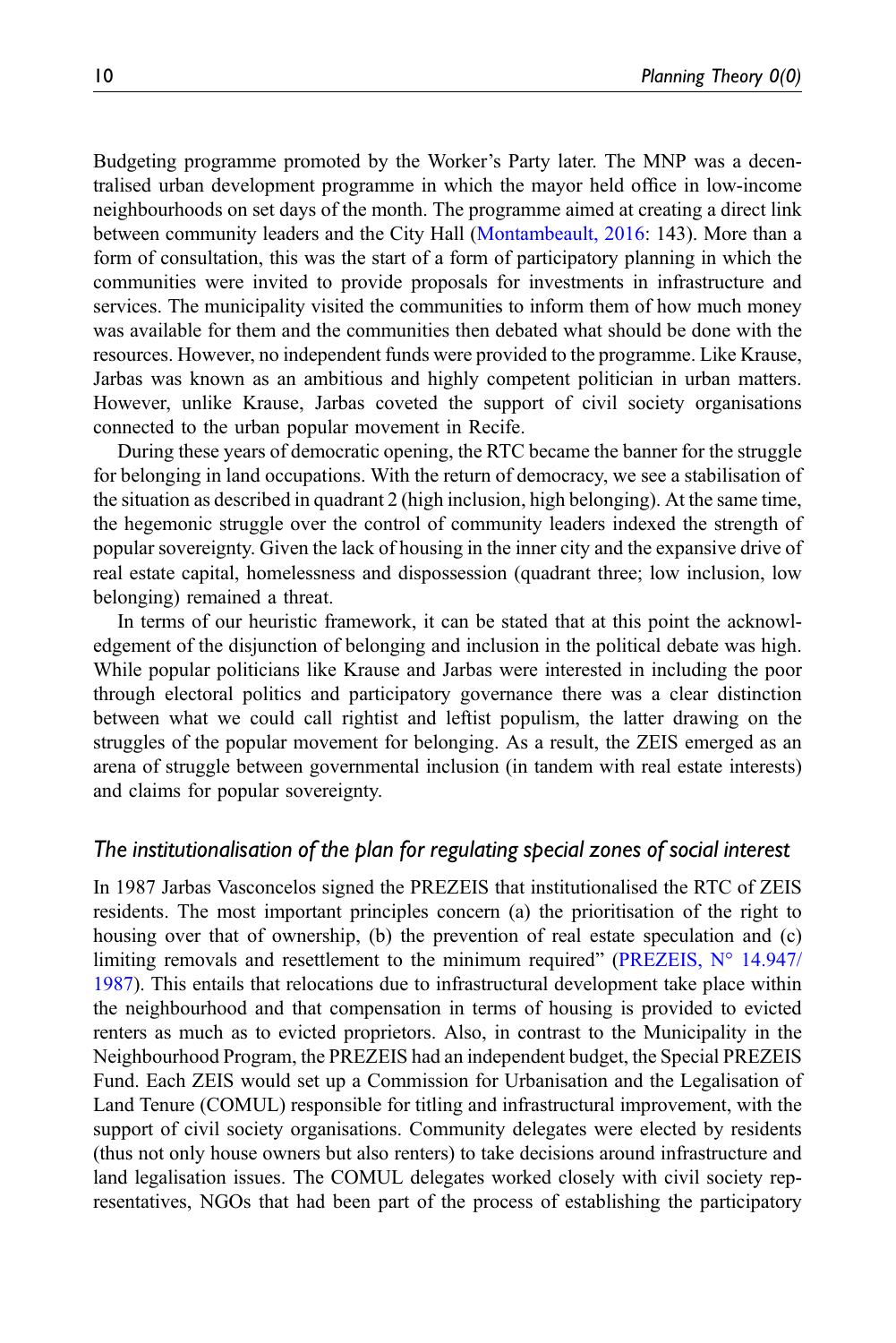system, and municipality technicians. This was the beginning of a participatory democratic deliberative process based on the RTC principle that 'everybody who lives and works here belongs here', in stark contrast with the representative electoral process that operates according to the electoral interests of political parties strongly vulnerable to the interests of corporate forces. However, the former was always vulnerable to the influences of the latter for the reason that COMUL delegates were not rewarded monetarily for their work.

An important distinction between the participatory democratic process and the representative electoral process is that the latter provides community leaders with possibilities to accrue an income during electoral times as political brokers. Community leaders would campaign for delegate positions to show politicians their electoral value. The result was a struggle for hegemony between community leaders funded by (mostly rightist) political parties and others who paid allegiance to the RTC as a struggle for belonging. Often these different roles – that of political broker and representative of the popular movement coincided in the same person [\(Koster and De Vries, 2012](#page-18-10)). In terms of our heuristic framework, this meant that the struggle for belonging was always compromised by the inclusionary drive of capital and the state.

During the 1990s, the PREZEIS turned into a contested space of governance defended by the centre-left and boycotted by the right ([Marinho, 1998](#page-18-17)). At the same time, many politicians of the right were using the PREZEIS to contact community leaders who were ready to offer their services during electoral times as political brokers. This was also a period that many NGO personnel went to work for state agencies and the private sector, the COMULs and the PREZEIS becoming less interesting as sources of income.

In 2000, 15 years after the popular PREZEIS law was first drafted, a survey among ZEIS residents where there was a COMUL found out that more than one-third were not aware of the existence of the COMUL ([CJC et al., 2000](#page-17-14)). Amongst those who knew the representatives in the COMUL, almost half was unaware of their duties. They also found that two-thirds of the respondents did not receive regular information about the PREZEIS. The lack of knowledge in the communities about the COMUL/PREZEIS was indicative of the undermining of the participatory democratic process by electoral politics and the retreat of NGOs from the participatory process. While lip-service was paid to the RTC and the participatory system by political parties from the left the latter was increasingly seen by the right as an instrument for electoral politics. However, as we will see the greatest threat to the PREZEIS did not come from the right but from the reformist left.

#### The post-political fantasy of the inclusive city for all

A new period for the PREZEIS was initiated when the newly elected mayor of the Workers' Party (PT), João Paulo Lima e Silva (2001–2004), turned the Municipality in the Neighbourhoods/Participatory Budgeting Program into Participatory Budgeting (PB), using slogans such as 'inclusive development' and 'reversal of priorities' [\(Nunes, 2015\)](#page-19-11). After gaining the elections, the PT saw the PREZEIS as the legacy of politicians, such as the charismatic Jarbas, who shifted from the centre-left towards the centre-right (the PMDB party) after having played an important role in the democratisation process. While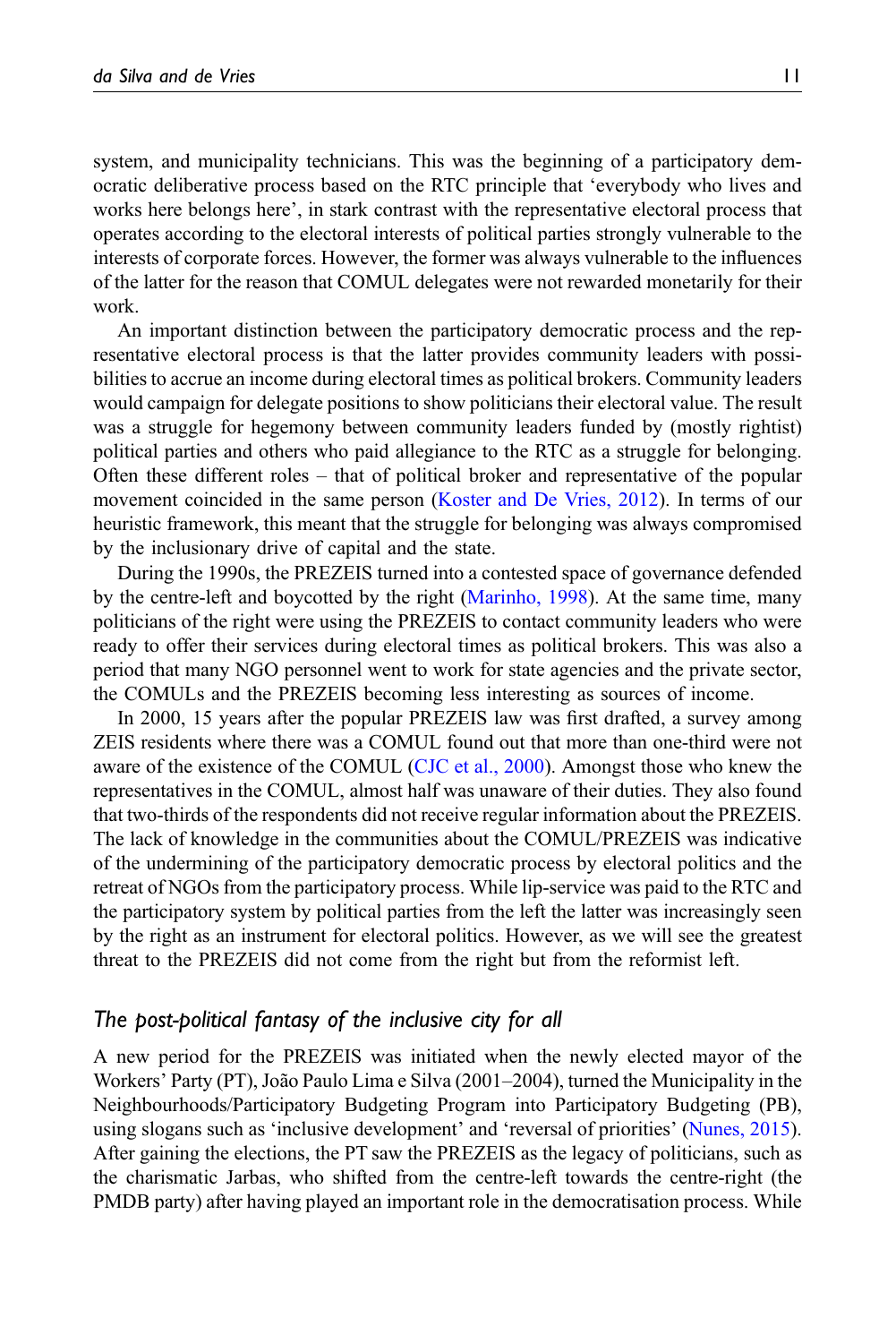the PT had presented itself as the successor of the popular movement, it prioritised the Participatory Budgeting program over the PREZEIS. In addition, the former was much broader than the PREZEIS, since it also dealt with health, education, sports, and culture. Also, PB had more funds at its disposal than PREZEIS [\(Pacheco et al., 2017](#page-19-12)).

The PREZEIS was further weakened after an administrative reform implemented in 2005, during the second mandate of the PT (2005–2008) which left the PREZEIS without competent municipal experts or a sufficient budget ([De Moraes, 2019](#page-17-10)). The PREZEIS was transferred to the secretariat of participation, rendering it subservient to the PB. The result was the centralisation of funding through PB and the increased dependence of community leaders on PB and the PT politicians in charge of it. This move was very much resented by community leaders with strong historical attachments to rightist populist politicians such as Krause and Jarbas.

Under the PT the RTC became part of the fantasy of the inclusive and competitive city, as expressed in the slogan of the 'RTC for All' [\(Romeiro et al., 2015\)](#page-19-3). This mode of operation has been described as a leftist neoliberal populism devoid of politics, in which class struggle is foreclosed [\(Nuijten et al., 2012](#page-19-13)). In planning terms, this was evinced by a dual planning system [\(De Vries, 2016b](#page-17-15); [Melo, 2010\)](#page-19-5): strategic planning for the formal city (aimed at creating a competitive World-Class City appealing to investors and the (upper) middle classes), and participatory planning for the informal city (aimed at improving the living conditions of the poor and their aspirations to belong to the city). Strategic planning was operationalised through large projects meant to improve mobility and access to new areas at the city level, hence valorising urban real estate investments. Participatory planning was operationalised through participatory slum upgrading projects under the remit of PB. However, the attempt to overcome the disjuncture between belonging and inclusion led to "the tyranny of participation" ([Cooke and Kothari, 2001\)](#page-17-16) along with a shift in urban governance from participatory politics towards the electoral politics of real estate interventions ([Nuijten et al., 2012](#page-19-13)).

Exemplary for this dual planning approach was the creation of a second type of ZEIS, in 2008, that would enable partnerships with the private sector. The ZEIS 2 areas are defined as inhabited public land to be provided with infrastructure and dedicated to the provision of social housing for families negatively affected by urbanisation projects ([De](#page-17-10) [Moraes, 2019](#page-17-10)). This prioritised inclusion over belonging (quadrant 3) and spawned the development of public *conjuntos residenciais* (housing estates) along with residential towers built by private developers, using the legal figure of Public-Private Partnerships. It also presaged the rise of a new type of urban development predicated on alliances between developers and 'corrupted' COMUL delegates who negotiated the sale of ZEIS land to the former. A case in point is Brasilia Teimosa, a ZEIS on the waterfront, famous for resisting efforts by the municipality and developers to evict the population to convert the area into a residential area around a yacht club [\(Fortin, 2014](#page-18-5)). Erstwhile combative residents who had fought with the popular movement to impede the privatisation of the area became important community leaders with close relations with the PT and developers while investing in the purchase of houses for speculation purposes [\(Nunes, 2015](#page-19-11)).

The fantasy of class conciliation did not last long, as the increasing closeness between real estate interests and the PT government left its mark in a series of corruption cases,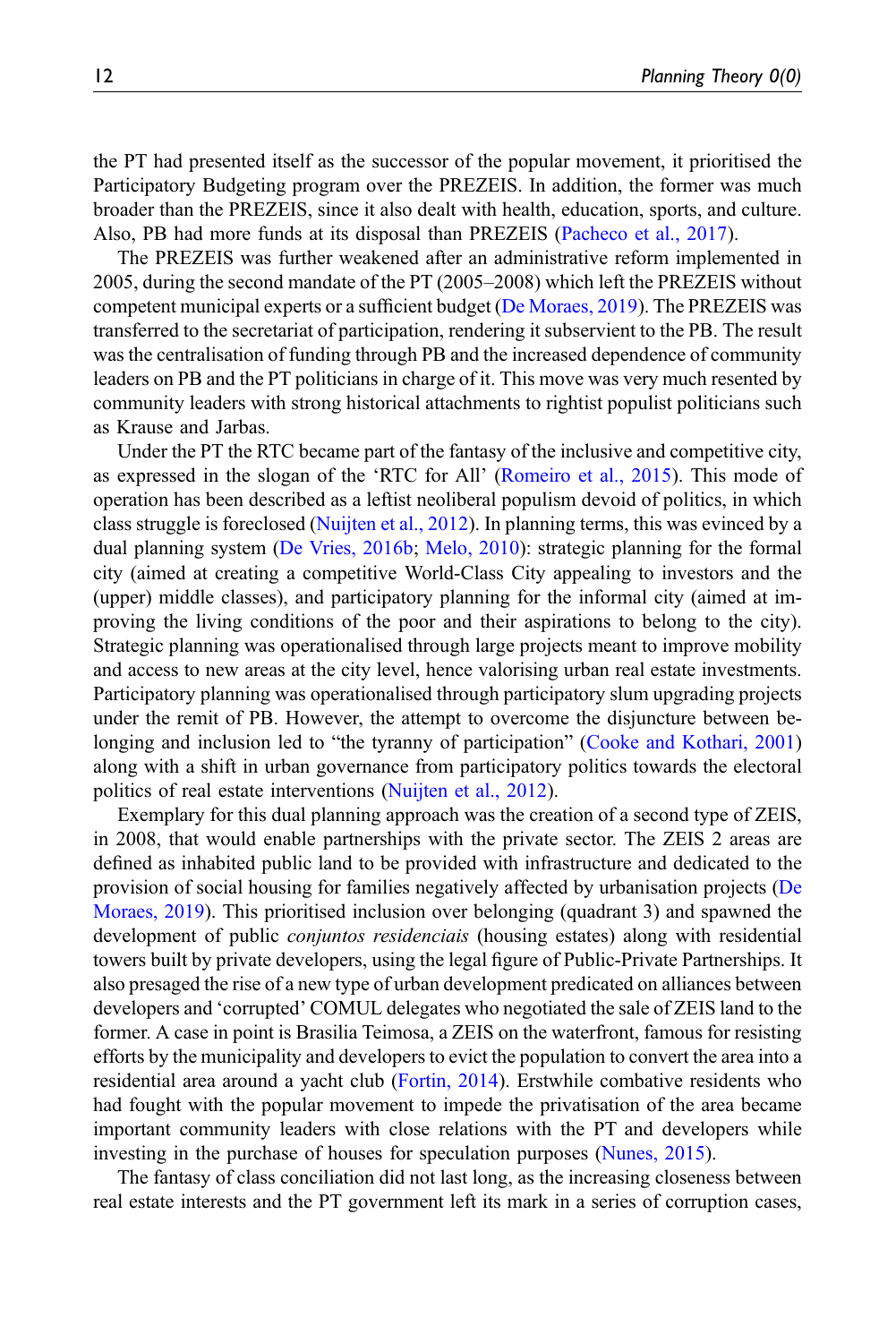which would become a very serious setback for the party. One such case was the authorisation conceded to the New Recife building consortium to convert a large area of former docks into an upper class residential area, in exchange for financial support for electoral campaigns ([Ocupe Estelita, 2014\)](#page-19-14). The result was the discrediting of leftist politics in Recife as community leaders, formerly associated with the popular movement, were stained by corruption accusations.

These accusations and internal divisions within the party weakened the PT in Recife. Many community leaders within the PREZEIS withdrew their support for the PT and switched to the Brazilian Socialist Party (PSB), a centre-left party with close connections to the Recife elite. The election of the PSB (2012–present) meant the end of 12 years of PT hegemony.

#### Post-participatory times

In 2012, the PSB terminated PB, initiating a 'pseudo-participatory' programme called Recife Participates, designed to facilitate dialogue between the government, the private sector, community leaders, and civil society organisations. Recife Participates, however, never got off the ground with community leaders complaining that it only exists on paper [\(Koster, 2019\)](#page-18-15). Whereas the PT attempted to bridge the disjuncture between belonging and inclusion through a dual planning strategy, under the PSB this disjuncture is ignored, privileging private developers in urban planning.

For example, the PSB became a fierce advocate of the massive New Recife beautification project on the former Estelita docks signed on the last day of the PT government. New Recife is a socially and environmentally highly controversial project that includes the building of luxury residential towers, theatres and parks at the waterfront ([Alc](#page-17-17)â[ntara](#page-17-17) [et al., 2016\)](#page-17-17). The construction of the high-income towers was initiated in 2019. This project, which will go together with future urban mobility projects and market-led gentrification, threatens the surrounding ZEIS areas, most of them instituted already in 1983. Furthermore, gentrification projects such as New Recife demand improvements in transport accessibility, leading to new slum upgrading projects in nearby ZEIS areas and thus the relocation of the poor to housing estates. In this way, new urban environments with high turnover, insecurity, and precarious community relations are created, exemplifying the violence of the excess of inclusion over belonging that relocation entails (quadrant 3).

With the breakdown of the participatory system, the fantasy of the RTC for all has lost much track. Class struggle in the city, however, remains in the form of stealthy occupations. The neoliberal drive to sanitise the city and commoditise urban space results in ever new rounds of dispossession leading to the proliferation of new *palafitas* (stilt dwellings: quadrant 4) and a new round of small-scale land occupations on the fringes of the big New Recife project (quadrant 1) organised by ZEIS residents who complain that they can no longer afford the high rents. In Badiouan terms, this is the 'part of no part' that cannot be included in the city [\(De Vries 2016a](#page-17-1)) and that drives the poor to engage in land occupations for the sake of survival.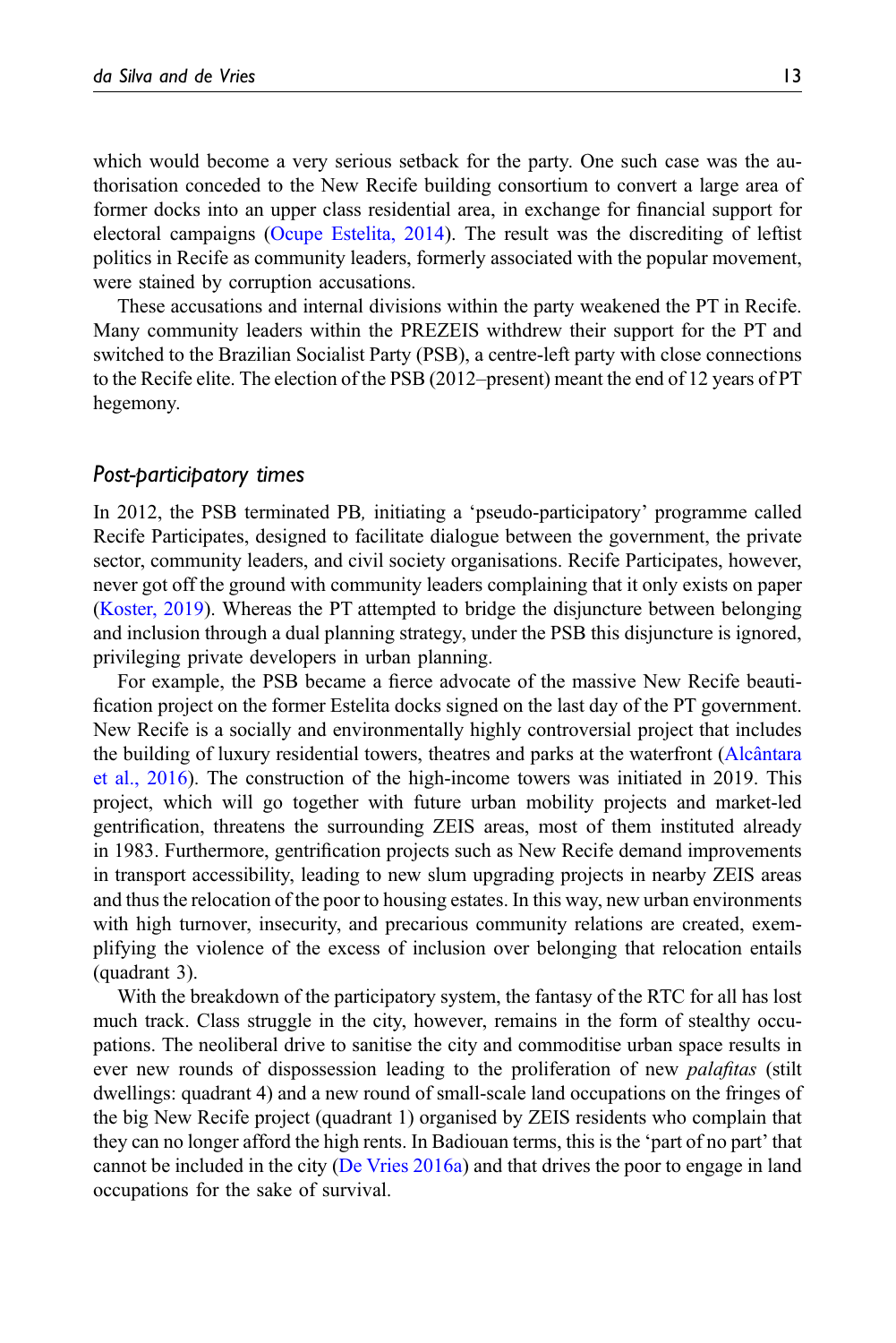The PSB government responds by creating public-private partnerships to build social housing estates (quadrant 3), with a key role played by slum-community leaders in the process. These occupations were tolerated by the municipality. Through coopted community leaders, the PSB politicians mobilised the squatters of the land occupations to support the New Recife project. In effect, slum leaders attached to the popular movement could not disown the occupations, yet they saw other 'opportunistic' community leaders benefit politically and financially from it ([da Silva, 2015](#page-17-18)).

In 2014 the Occupy Estelita (OE) movement brought many people onto the streets in opposition to the New Recife project. The OE movement was perceived as one of the foremost RTC social movements in Brazil [\(Romeiro et al., 2015\)](#page-19-3). Also, in November of that year, David Harvey attended the occupation of the area in Recife and declared that this was one of the most important urban movements of the moment at the global level [\(Harvey, 2014;](#page-18-18) Alcântara et al., 2016).

The OE movement, however, failed to connect with the demands of the poor for the right to live and work in the city. It was not the beginning of the resurgence of the popular movement in Recife as Harvey suggested. There are several reasons for this. To begin with, the popular movement was fractured and weakened by the strong anti-PT mood in the country and the city. Further, the OE movement was a middle-class environmental movement that, whilst receiving support from leftist community leaders in neighbouring ZEIS, was not seen as a true occupation movement. To stop construction work, OE activists set up a camp at the project area and mainly waged their campaign through social media [\(Alc](#page-17-17)â[ntara et al., 2016](#page-17-17)). The activists were more concerned with Recife's cultural heritage, the corruption scandals, and with making the Recife project more inclusive and environmentally friendly. In doing so, OE drew on the example of Occupy Wall Street, in a city that rather than occupying squares, has a longstanding tradition of massive land occupations [\(da Silva and De Vries, 2021](#page-17-19)). In short, Occupy Estelita exposed the difference between the defence of the RTC by an environmentalist movement fighting for inclusive participatory planning through symbolic occupations and the struggle of poor slum dwellers for the RTC by engaging in land occupations that bring about a true rupture in the state of the situation.

### Slum upgrading and the missing ground of the city

From the above, we can conclude that the trajectory of the RTC in Recife evolved along two paths: as a cry for belonging by the popular movement and as a discourse of inclusivity used by political parties. As long as these paths were clearly separated and the struggle was waged within the participatory system the distinction between these two paths remained clear. The use of the discourse of inclusivity by the leftist PT signified a heavy blow to the popular movement, especially when the party became associated with widespread corruption practices. The *Ocupe Estelita* movement was not able to connect with the popular movement as it did not find ways to incorporate the demands for belonging of the poor in their struggle.

At this point, it is important to highlight the role of slum upgrading projects as part of city-wide strategic planning as instruments for blurring the disjuncture between poor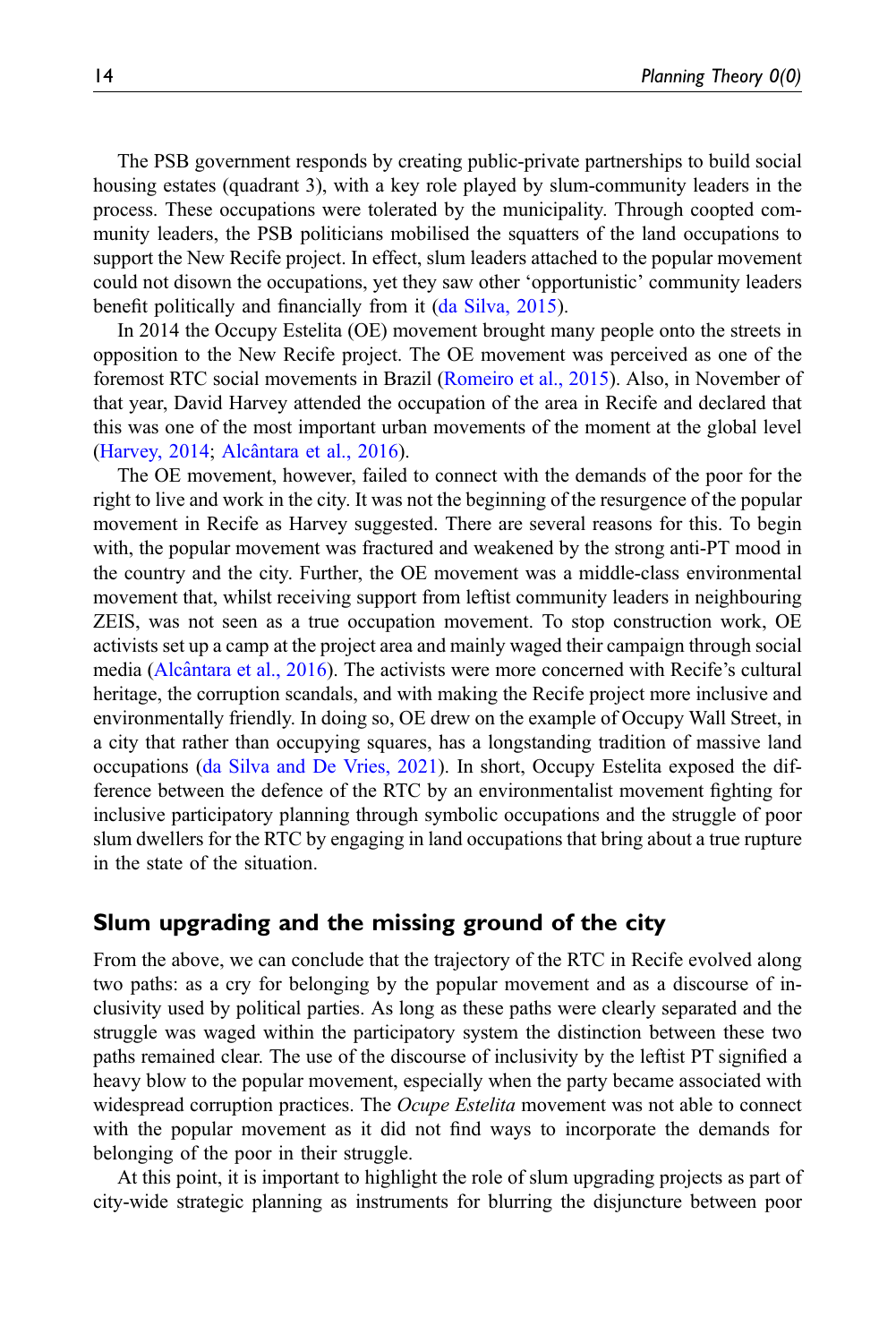people's desire for belonging and the inclusive drive of capital and the state. The discourse of inclusivity is highly instrumental for legitimising slum upgrading. Slum upgrading is defended as a need to include the slums in the city. The critical question however is, whose city? The city of the poor (those who are present and belong) or the World-Class City dreamt by capital? As argued, inclusivity stands for the normalisation of the situation to conform to the needs of capital and the state.

Slum upgrading, under capitalist conditions, is part of urban processes of gentrification, leading to the rise of house prices and rents in the slum. And even worse, with heightened pressures by corporate interests to appropriate slum territory in central locations in the city. Slum upgrading always goes together with evictions and the relocation of people to new environments where they are expected to conform to dominant notions of citizenship. The poor are included in a monetary economy under situations of precarity. As a result, they are compelled to sell their properties and go to live in precarious, 'subnormal' locations, often in palafitas. Contrary to the open violence of the military during the dictatorship, when the poor were simply expelled from the city, we see currently in Recife an insidious form of violence exerted against the poor. They can either opt for relocation to housing estates (with high levels of violence) or move to stilt houses or engage in new (stealthy) occupations as an exit strategy.

In terms of our framework, the stilt houses stand for the return of the repressed, the response of the real after the foreclosure of the disjunction between belonging and inclusion. The *palafitas* symbolise the ineradicable element that 'ungrounds' the city as an inevitable by-product of re-development projects in a context of high precarity. These are the sites where the itinerant proletariat in Recife live, often undocumented, who resist being located in housing estates by the state. In short, the *palafitas* stand for the impossibility of the RTC for all.

The current proliferation of *palafitas* in Recife exposes the missing ground of the city, its inherent antagonism, the impossibility to both cater to the elite and serve the interests of the poor; while unveiling the contradictions amongst the popular classes. Acknowledging the missing ground of the city is important because it foregrounds the Truth underlying the desire for belonging that drives popular movements in their struggle for the RTC, as in Recife. Here, Lefebvre's and Badiou's theorisation of the Moment and the Event is important. The Moment is Lefebvre's name for the redemption of the city from its capture by capital and the state. For Badiou, the Event is generative of a Truth, and the site of a supernumerary part that resists inclusion in the situation. For both, inclusion always is a kind of violence. Badiou helps us to understand the Moment as the result of an excess of inclusion over belonging, bringing forward an element that is surplus to the situation, a part that cannot be counted as a part of the whole – hence 'the part of no part' – that functions as the site of a possible Truth-Event. In Recife, this was the case during the massive occupations in the 1970s during which the people confronted the dictatorship.

# Conclusion

This article analysed the morphing of the RTC from a powerful and evocative concept used by the popular movement to evoke the right of the poor to live and work in the city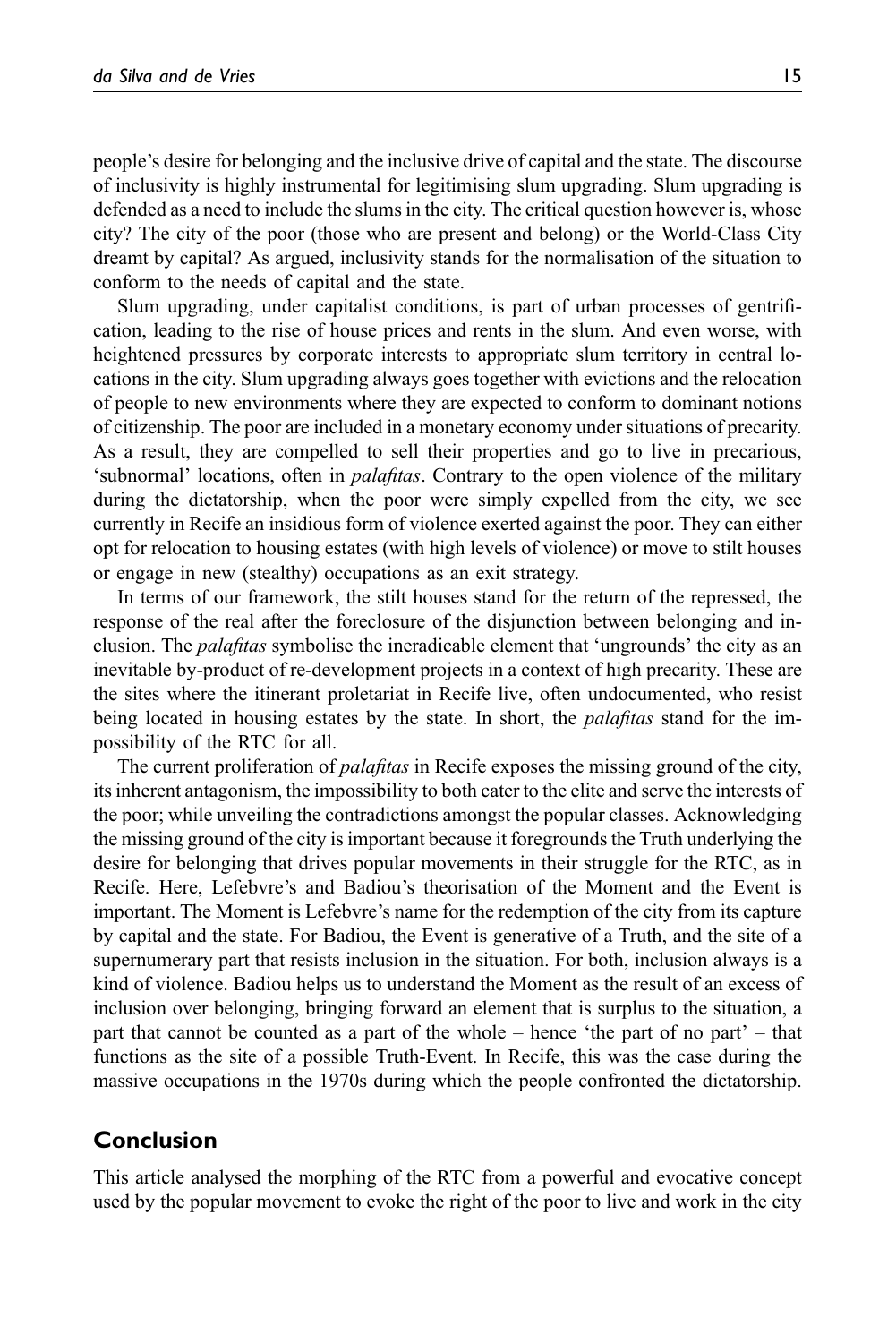into a multivalent slogan deployed by policy-makers and politicians to satisfy all constituencies – rich and poor – depriving it of its original, revolutionary, meaning. As the RTC was captured within a discourse of participation and inclusivity for all, it became an element in a post-political fantasy that disavows the desire for belonging and the right to urban life. The result was the decay of the popular movement, the perversion of the popular participation process, and the surge of a new urban development model pivoted around big investment projects.

We argued that as long as the disjuncture between belonging and inclusion was clear there was an open struggle for hegemony in Recife, juxtaposing the reality of the city of slums with the elite's aspirations of creating a World-Class City. Ironically, it was an allegedly leftist administration that set out to foreclose the disjuncture, resulting in the decay of a powerful popular movement. Hence, our argument that the demand for the RTC remains powerful as long as the gap, or void, that 'un-grounds' the city is exposed and acknowledged. Ontologically this is important because the foreclosure of antagonism/ disjuncture is concomitant to the denial of the existence of a no-part.

We also showed that the inclusionary drive of capital and the state through slum upgrading projects led to the expansion of the category of the part of no part, in the form of stilt houses, or *palafitas*. The contradiction of a leftist neoliberal regime that paid lip service to the aspirations for belonging of the poor while catering to the expansionary drive of the elite expressed itself in an obsession with, and the will to, cleanse the city of palafitas.

This theorisation of Badiou's disjuncture of belonging and inclusion combined with Lefebvre's conceptualisation of the Right to the City has important implications for efforts to rethink planning theory from the perspective of the global south, especially what has been denominated insurgent planning. Before broaching this subject, we should bear in mind that what rendered the participatory planning process in Recife unique was that it refused to differentiate between different categories amongst the poor. All residents (homeowners, renters, squatters) were invited to participate in the participatory planning process. This was a participatory democracy by the poor and for the poor, contrary to the representative democracy that claims to rule for all.

Insurgent planning has been defined as the 'planning practices that respond to neoliberal specifics of dominance', those that are 'counter-hegemonic, transgressive and imaginative' ([Miraftab, 2009](#page-19-15); [Roy, 2009\)](#page-19-16). It draws on Holston's concept of insurgent citizenship 'as a counter-politics that destabilises the dominant regime of citizenship, renders it vulnerable, and defamiliarises the coherence with which it usually presents itself to us' [\(Holston, 2008](#page-18-19): 34). The experience of the participatory planning process in Recife enables us to propose a concept of insurgent planning that is not merely anti-neoliberal and imaginative but also anti-capitalist and revolutionary, fitting within Badiou's Idea of Communism ([Swyngedouw, 2010;](#page-19-17) [Badiou and Engelmann, 2015\)](#page-17-0). This is a rethinking of planning that draws its strength from the principle that 'everyone who lives here has the right to live and work here'. It highlights the persistence of a no-part that stands for the inconsistency of the urban situation while acknowledging that the popular classes are divided, some being homeowners and others renters, some being able to pay for services and others not, some even not having identity papers as a minimal requirement for the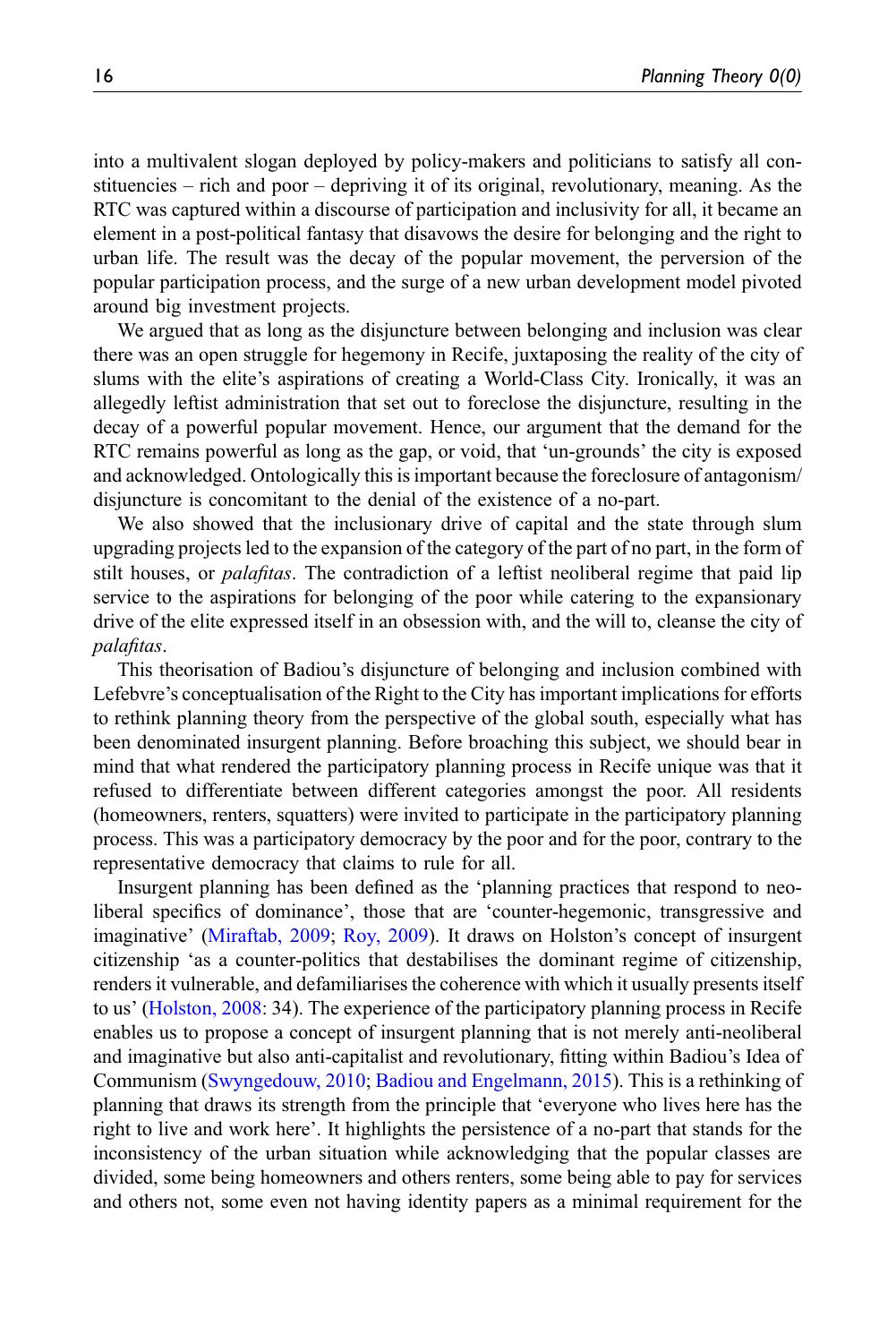status of citizenship. Focusing on slum upgrading, rather than on differentiated clams for citizenship, helped us to come to this understanding of exclusion and division as that which characterises the state of the situation.

Hence, our claim for a concept of insurgent planning that insists that it is only through the Event that the poor come to be a historical actor, as an element that disjoints and reconfigures the state of the situation when the part of no part says 'we are here to stay, and not only that but we are going to be part of the administration of the city'. Furthermore, this is a concept of insurgent planning that takes critical distance from reformist programmes and planning approaches aimed at ameliorating the situation of the poor while paying allegiance to what [Badiou \(2008\)](#page-17-20) denominates capitalo-parliamentarism (i.e. the complicity of capitalism and the state in the commoditisation of social value).

In Recife, this was the strategy followed by the Commission of Justice and Peace, created by the theology of liberation wing of the Catholic Church, when it came to operate as the body, or the party, of the dispossessed, after the massive land occupations at the end of the 1970s. This was the Event/Moment that exposed the in-existence (in the eyes of the state) of a category of people, literally at the edge of the void, that neither belonged nor was included.

#### Declaration of conflicting interests

The author(s) declared no potential conflicts of interest with respect to the research, authorship, and/or publication of this article.

#### Funding

The author(s) disclosed receipt of the following financial support for the research, authorship, and/or publication of this article: This project has received funding from the European Research Council (ERC) under the European Union's Horizon 2020 research and innovation programme (grant agreement No. 679614).

#### ORCID iD

Sven da Silva **I** <https://orcid.org/0000-0002-3669-6455>

#### <span id="page-16-0"></span>**Notes**

- <span id="page-16-1"></span>1. This article is based on fieldwork by the first author in the PREZEIS. He conducted 13 months of ethnographic fieldwork in three periods, in 2014, 2017, and 2018. He has interviewed slumcommunity leaders and delved into the archives of the PREZEIS library. The second author conducted research in Recife regularly since 2000, focusing on slum upgrading projects.
- 2. At the same time that the PREZEIS law was being drafted in Recife, the National Urban Reform Movement (MNRU) was being developed in 1985 at the national level. The MNRU was preparing the City Statute inspired by the RTC. NGOs that were active in drafting the PREZEIS law were also part of the MNRU.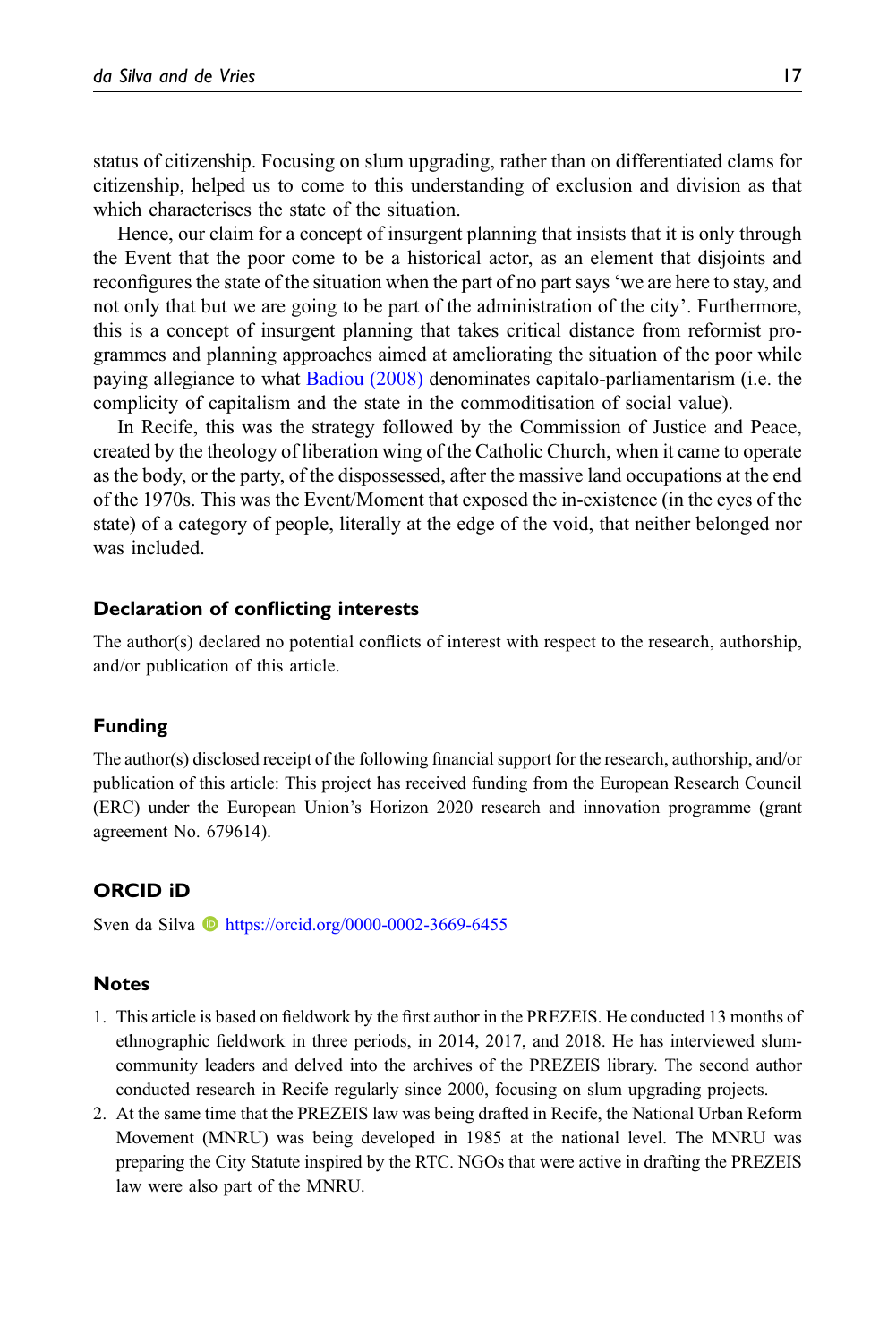#### **References**

- <span id="page-17-17"></span>Alcântara E, Furtado F, Monteiro CG, et al.  $(2016)$  Social networks and resilience in the fight for the right to the city: the movimento ocupe estelita, Recife, Brasil. Revista Brasileira de Estudos Urbanos e Regionais (RBEUR) 18: 255–274.
- <span id="page-17-11"></span>Assies W (1991) To Get Out of the Mud: Neighborhood Associativism in Recife, 1964-1988. Amsterdam: Centre for Latin American Research and Documentation.
- <span id="page-17-12"></span>Assies W (1994) Reconstructing the meaning of urban land in Brazil: the case of Recife. In: Jones G and Ward PM (eds) Methodology for Land and Housing Market Analysis. London: UCL press, 102–117.
- <span id="page-17-20"></span><span id="page-17-4"></span>Badiou A (2005 [1988]) Being and Event, London: Continuum.
- <span id="page-17-0"></span>Badiou A (2008) The Meaning of Sarkozy, London: Verso.
- <span id="page-17-9"></span>Badiou A and Engelmann P (2015) Philosophy and the Idea of Communism. Cambridge: Polity. Badiou A and Žižek S (2009) *Philosophy in the Present*. Cambridge: Polity.
- <span id="page-17-8"></span>Belda-Miquel S, Peris Blanes J and Frediani A (2016) Institutionalization and depoliticization of the right to the city: Changing scenarios for radical social movements. International Journal of Urban and Regional Research 40: 321–339.
- <span id="page-17-5"></span><span id="page-17-2"></span>Brenner N, Marcuse P and Mayer M (2009) Cities for people, not for profit. *City* 13: 176–184.
- Carrière J-P (2021) Le «Programme de Régularisation des Zones Spéciales d'Intérêt Social». Revue dEconomie Regionale Urbaine 91–107.
- <span id="page-17-7"></span>Cary P (2007) La Politique Introuvable?: Expériences Participatives à Recife (Brésil). Paris: L'Harmattan.
- <span id="page-17-16"></span><span id="page-17-14"></span>CJC, ETAPAS and FASE (2000) PREZEIS: O Olhar dos Moradores. Recife: GTZ.
- <span id="page-17-18"></span>Cooke B and Kothari U (2001) Participation: The New Tyranny?, London, NY: Zed books.
- da Silva S (2015) The politics of the nobodies: theorizing slum politics through a political ethnography of a community leader in Coque, Recife. Sociology of Development and Change. Wageningen: Wageningen University.
- <span id="page-17-19"></span>da Silva S and de Vries P (2021) The ambivalence of slum politics in reactionary times in Recife, Brazil. Dialectical Anthropology 45: 383–401. DOI: [10.1007/s10624-10021-09635-10624](https://doi.org/10.1007/s10624-10021-09635-10624).
- <span id="page-17-10"></span>De Moraes DA (2019) Entre a subcidadania e o direito a cidade: Estudos criticos sobre a urbanização de favelas no Brasil e as Zonas Especias de Interesse Social (ZEIS) no Recife - PE. Departamento de Arquitetura e Urbanismo, Programa de Pós-graduação. João Pessoa: Universidade Federal da Paraíba.
- <span id="page-17-6"></span><span id="page-17-3"></span>de Souza FAM (2001) Perceived security of land tenure in Recife, Brazil. Habitat International 25: 175–190.
- <span id="page-17-1"></span>De Souza ML (2010) Which right to which city? In defence of political-strategic clarity. *Interface: a* Journal for and About Social Movements 2: 315–333.
- <span id="page-17-15"></span>de Vries P (2016a) The inconsistent city, participatory planning, and the part of no part in Recife, Brazil. Antipode 48: 790–808.
- de Vries P (2016b) Participatory slum upgrading as a disjunctive process in Recife, Brazil: Urban coproduction and the absent ground of the city. Singapore Journal of Tropical Geography 37: 295–309.
- <span id="page-17-13"></span>Fernandes ASA (2004) Gestão municipal e participação social no Brasil: a trajetória de Recife e Salvador, 1986-2000. São Paulo: Annablume Editora.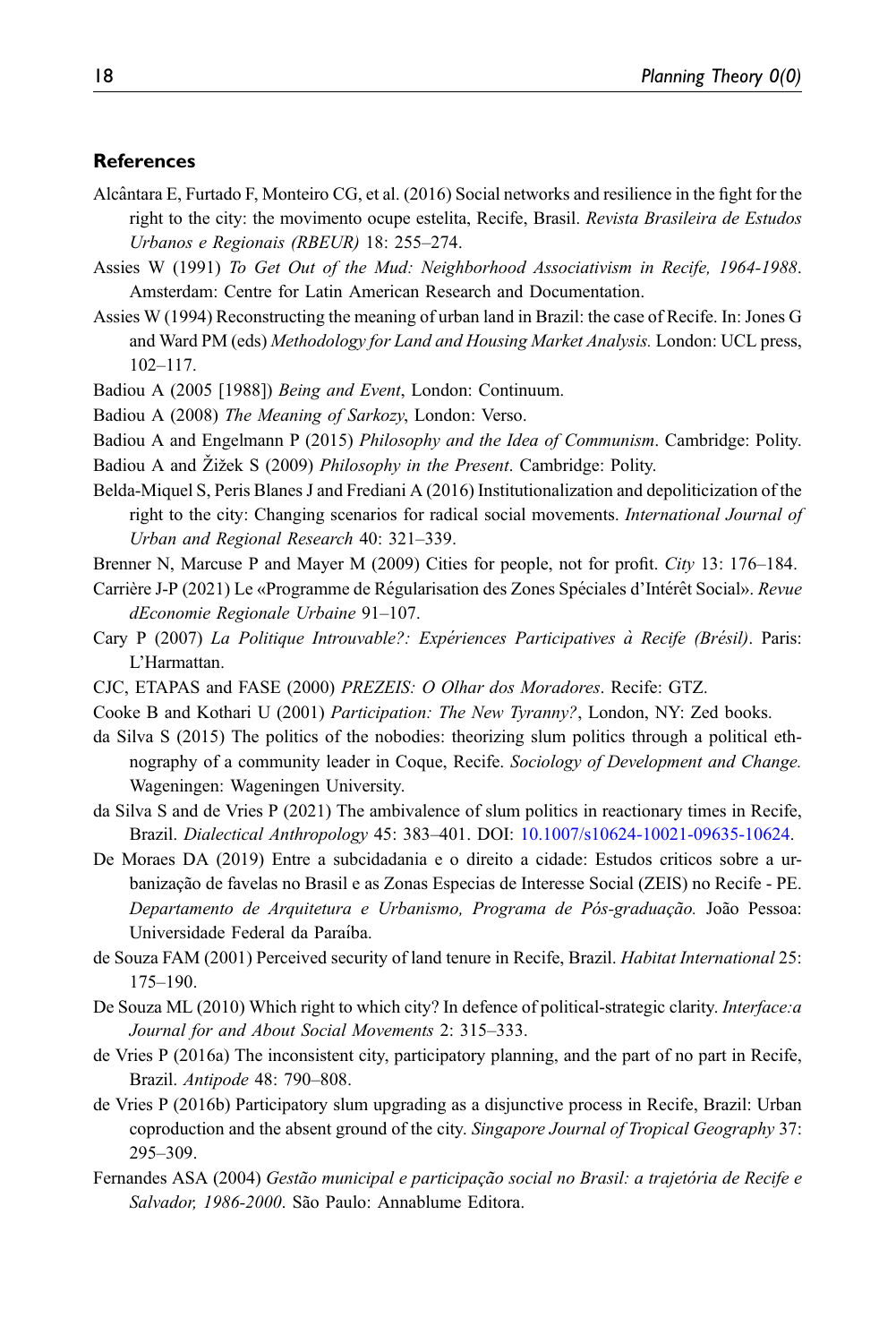- <span id="page-18-3"></span>Fernandes E (2007) Constructing the 'Right to the City' in Brazil. Social & Legal Studies 16: 201–219.
- <span id="page-18-5"></span>Fortin CJ (2014) Rights of Way to Brasília Teimosa: The Politics of Squatter Settlement. Sussex: Academic Press.
- <span id="page-18-4"></span>Friendly A (2013) The right to the city: theory and practice in Brazil. Planning Theory & Practice 14: 158–179.
- <span id="page-18-13"></span>Gallart R (2019) L'important n'est pas seulement de participer: sociologie de la fabrique de la participation populaire dans les métropoles de Recife (Brésil) et Grenoble (France). Aménagement et Urbanisme. Paris: Université Paris Nanterre.
- <span id="page-18-11"></span>Harvey D (2003) The right to the city. International Journal of Urban and Regional Research 27: 939–941.
- <span id="page-18-18"></span>Harvey D (2014) David Harvey  $\mathcal{Q}$  #OcupeEstelita. [https://www.youtube.com/watch?v=DxW](https://www.youtube.com/watch?v=DxW-lnT8XHk)[lnT8XHk](https://www.youtube.com/watch?v=DxW-lnT8XHk) (accessed 9 May 2021).
- <span id="page-18-12"></span>Hillier J and Gunder M (2005) Not over your dead bodies! A Lacanian interpretation of urban planning discourse and practice. Environment and Planning A 37: 1049–1066.
- <span id="page-18-19"></span>Holston J (2008) Insurgent Citizenship: Disjunctions of democracy and Modernity in Brazil. Princeton: Princeton university press.
- <span id="page-18-8"></span>Instituto Pólis (2002) The statute of the city: new tools for assuring the right to the city in Brasil. <https://www.polis.org.br/uploads/916/916.pdf>.
- <span id="page-18-15"></span>Koster M (2019) Assembling formal and informal urban governance: political brokerage in Recife, Brazil. Anthropologica 61: 25–34.
- <span id="page-18-10"></span>Koster M and de Vries PA (2012) Slum politics: community leaders, everyday needs, and utopian aspirations in Recife, Brazil. Focaal—Journal of Global and Historical Anthropology 62: 83–98.
- <span id="page-18-6"></span>Koster M and Nuijten M (2012) From preamble to post-project frustrations: the shaping of a slum upgrading project in Recife, Brazil. Antipode 44: 175–196.
- <span id="page-18-14"></span><span id="page-18-2"></span>Kuymulu MB (2013) The vortex of rights:'Right to the city'at a crossroads. International Journal of Urban and Regional Research 37: 923–940.
- <span id="page-18-0"></span>Leal S (2003) Fetiche da participação popular: novas práticas de planejamento, gestão e governança democrática no Recife. Brasil, Rio de Janeiro: Editora CEPE.
- <span id="page-18-1"></span>Lefebvre H (1996a [1967]) The right to the city. In: Kofman E and Lebas E (eds) Writings on Cities: Henri Lefebvre. Oxford: Blackwell, 147–159.
- <span id="page-18-9"></span>Lefebvre H (1996b [1973]) Space and politics. In: Kofman E and Lebas E (eds) Writings on Cities: Henri Lefebvre. Oxford: Blackwell, 147–159.
- <span id="page-18-16"></span>Lefebvre H (2014 [1989]) Dissolving city, planetary metamorphosis. Environment and Planning D: Society and Space 32: 203–205.
- LUOS (n° 14.511/1983) Lei Uso Ocupacao de Solo. [https://leismunicipais.com.br/a/pe/r/recife/lei](https://leismunicipais.com.br/a/pe/r/recife/lei-ordinaria/1983/1451/14511/lei-ordinaria-n-14511-1983-define-diretrizes-para-o-uso-e-ocupacao-do-solo-e-da-outras-providencias)[ordinaria/1983/1451/14511/lei-ordinaria-n-14511-1983-de](https://leismunicipais.com.br/a/pe/r/recife/lei-ordinaria/1983/1451/14511/lei-ordinaria-n-14511-1983-define-diretrizes-para-o-uso-e-ocupacao-do-solo-e-da-outras-providencias)fine-diretrizes-para-o-uso-e-ocupacao[do-solo-e-da-outras-providencias](https://leismunicipais.com.br/a/pe/r/recife/lei-ordinaria/1983/1451/14511/lei-ordinaria-n-14511-1983-define-diretrizes-para-o-uso-e-ocupacao-do-solo-e-da-outras-providencias).
- <span id="page-18-17"></span><span id="page-18-7"></span>Machado CR (2008) Momentos da obra de Henri Lefebvre: uma apresentação. AMBIENTE & EDUCAÇÃO-Revista de Educação Ambiental 13: 83–95.
- Marinho G (1998) Dez anos do PREZEIS: resultados e perspectivas, Recife: FASE, ETAPAS, Centro Josué de Castro.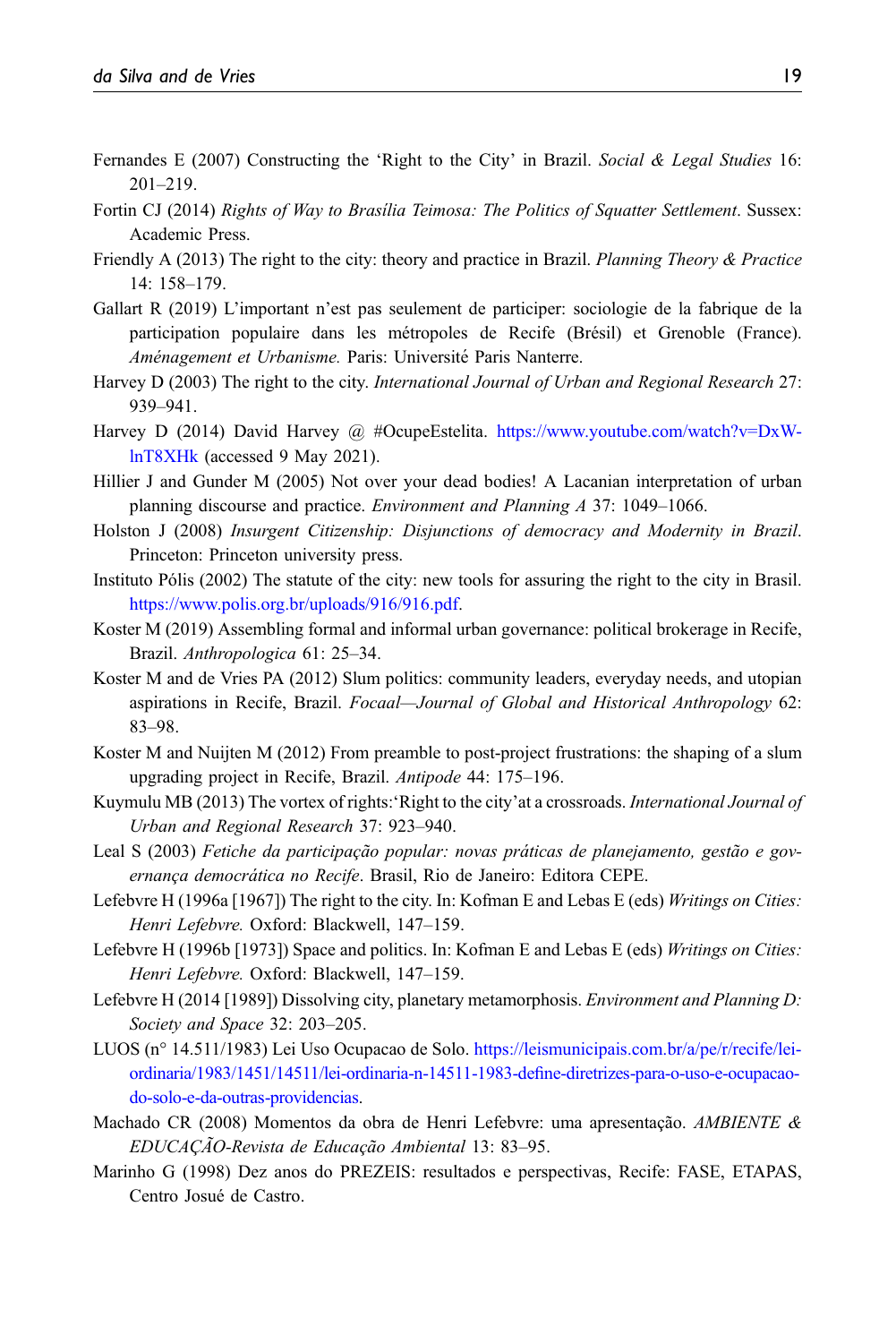- <span id="page-19-0"></span>Mayer M (2003) The onward sweep of social capital: causes and consequences for understanding cities, communities and urban movements. International Journal of Urban and Regional Research 27: 110–132.
- <span id="page-19-5"></span>Melo AM (2010) Le Parti des Travailleurs gouverne la ville de Recife. Cahiers des Amérique Latines 63: 47–62.
- <span id="page-19-15"></span>Miraftab F (2009) Insurgent planning: situating radical planning in the global south. Planning Theory 8: 32–50.
- <span id="page-19-9"></span>Montambeault F (2016) Recife: from clientelism to disempowering cooption. In: Montambeault F (ed). The Politics of Local Participatory Democracy in Latin America: Institutions, Actors, and Interactions. Stanford, California: Stanford University Press.
- <span id="page-19-13"></span>Nuijten M, Koster M and de Vries P (2012) Regimes of spatial ordering in Brazil: neoliberalism, leftist populism and modernist aesthetics in slum upgrading in Recife. Singapore Journal of Tropical Geography 33: 157–170.
- <span id="page-19-11"></span>Nunes SMM (2015) Planejamento Urbano no Recife: Futuro do Pretérito. Pós-Graduação em Desenvolvimento Urbano. Recife: Universidade Federal de Pernambuco.
- <span id="page-19-14"></span>Ocupe Estelita (2014) Recife, cidade roubada. <https://www.youtube.com/watch?v=dJY1XE2S9Pk> (accessed 30 July 2017).
- <span id="page-19-12"></span>Pacheco A, Araripe A and Link K (2017) O lugar do PREZEIS Na política urbana do Recife, Recife: CENDHEC.
- <span id="page-19-8"></span>Pontual V (1999) O urbanismo no Recife: entre idéias e representações. Revista Brasileira de Estudos Urbanos e Regionais 89–108.
- <span id="page-19-10"></span>PREZEIS (N° 14.947/1987) Cria o plano de regularização das zonas especiais de interesse social - PREZEIS. [https://leismunicipais.com.br/a/pe/r/recife/lei-ordinaria/1987/1494/14947/lei](https://leismunicipais.com.br/a/pe/r/recife/lei-ordinaria/1987/1494/14947/lei-ordinaria-n-14947-1987-cria-o-plano-de-regularizacao-das-zonas-especiais-de-interesse-social-prezeis)[ordinaria-n-14947-1987-cria-o-plano-de-regularizacao-das-zonas-especiais-de-interesse](https://leismunicipais.com.br/a/pe/r/recife/lei-ordinaria/1987/1494/14947/lei-ordinaria-n-14947-1987-cria-o-plano-de-regularizacao-das-zonas-especiais-de-interesse-social-prezeis)[social-prezeis](https://leismunicipais.com.br/a/pe/r/recife/lei-ordinaria/1987/1494/14947/lei-ordinaria-n-14947-1987-cria-o-plano-de-regularizacao-das-zonas-especiais-de-interesse-social-prezeis).
- <span id="page-19-6"></span>Purcell M (2003) Citizenship and the right to the global city: reimagining the capitalist world order. International Journal of Urban and Regional Research 27: 564–590.
- <span id="page-19-4"></span>Rolnik R (2013) Ten years of the City Statute in Brazil: from the struggle for urban reform to the World Cup cities. International Journal of Urban Sustainable Development 5: 54–64.
- <span id="page-19-3"></span>Romeiro P, Guimarães IMSDS and Koetz V (2015) The Right to the City in the Brazilian Context. In: Global Platform for the Right to the City (ed) Moving toward the Implementation of the Right to the City in Latin America and Internationally. [https://polis.org.br/wp-content/uploads/](https://polis.org.br/wp-content/uploads/2020/03/00-Reseach_moving-toward-the-implementatio-of-the-Right-to-the-City2-1.pdf) [2020/03/00-Reseach\\_moving-toward-the-implementatio-of-the-Right-to-the-City2-1.pdf.](https://polis.org.br/wp-content/uploads/2020/03/00-Reseach_moving-toward-the-implementatio-of-the-Right-to-the-City2-1.pdf)
- <span id="page-19-16"></span><span id="page-19-2"></span>Roskamm N (2019) The constitutive outside of planetary urbanization: A post-foundational reading. online publication. [www.nikolairoskamm.de.](http://www.nikolairoskamm.de)
- <span id="page-19-17"></span>Roy A (2009) Strangely familiar: planning and the worlds of insurgence and informality. Planning Theory 8: 7–11.
- <span id="page-19-1"></span>Swyngedouw E (2010) The communist hypothesis and revolutionary capitalisms: exploring the idea of communist geographies for the twenty-first century. Antipode 41: 298–319.
- <span id="page-19-7"></span>UN-Habitat (2017) New Urban Agenda. <https://uploads.habitat3.org/hb3/NUA-English.pdf>.
- Zieleniec A (2018) Lefebvre's politics of space: planning the urban as oeuvre. Urban Planning 3: 5–15.